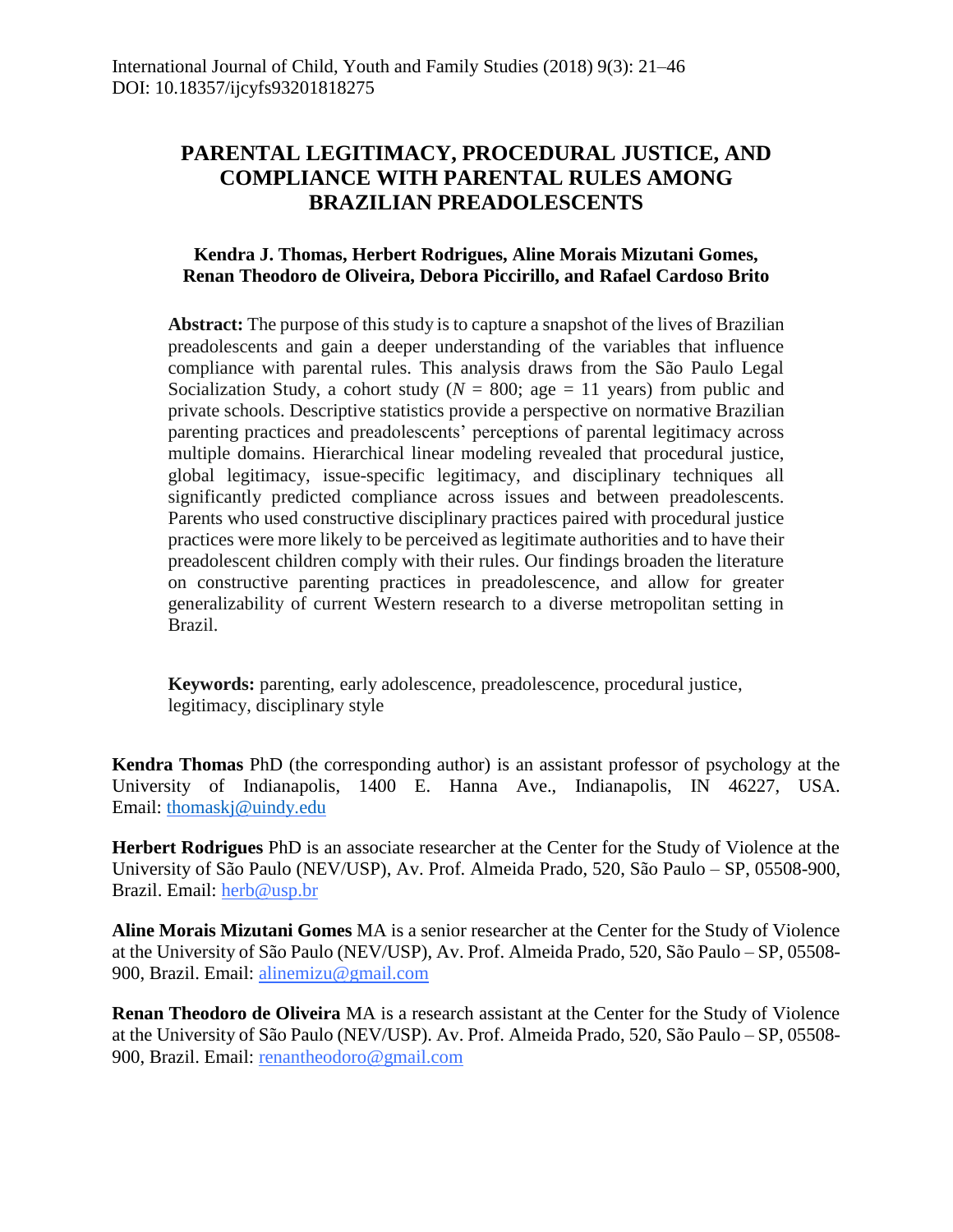**Debora Piccirillo** BA is a research assistant at the Center for the Study of Violence at the University of São Paulo (NEV/USP). Av. Prof. Almeida Prado, 520, São Paulo – SP, 05508-900, Brazil. Email: [deborapiccirillo@gmail.com](mailto:deborapiccirillo@gmail.com)

**Rafael Cardoso de Brito** is a research assistant at the Center for the Study of Violence at the University of São Paulo (NEV/USP). Av. Prof. Almeida Prado, 520, São Paulo – SP, 05508-900, Brazil. Email: [rafabrito2@hotmail.com](mailto:rafabrito2@hotmail.com)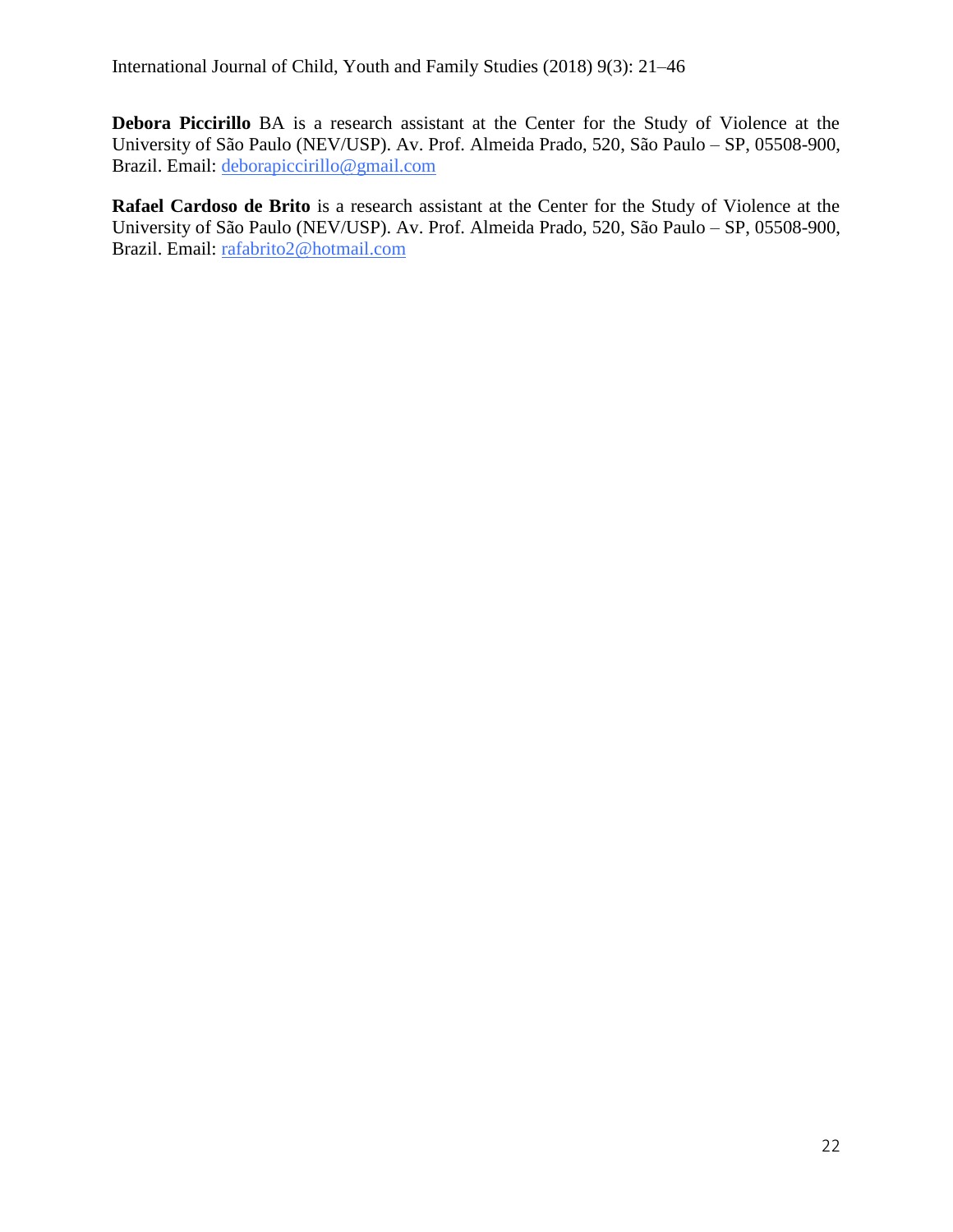The transition from childhood to adolescence is marked by an increased desire for autonomy (Steinberg & Silverberg, 1986; Zimmer-Gembeck & Collins, 2003) and more nuanced contextual thoughts about the role of authorities, including parents (Smetana, 1999). During late childhood and early adolescence, individuals develop more complex notions about authorities and begin to differentiate areas in which they will submit to authority and areas over which they take ownership. This period can be a time of intense autonomy negotiation and renegotiation. Adolescent compliance with family rules varies across different domains, with stronger adherence in areas of safety (Darling, Cumsille, & Peña-Alampay, 2005) and morality (Smetana, 1995), compared to issues perceived as private and personal (Milnitsky-Sapiro, Turiel, & Nucci, 2006; Nucci, Camino, & Milnitsky-Sapiro, 1996). However, their compliance (obedience and adherence to rules) is also influenced by variables within parents' control. Prior research in adolescent development has revealed that the presence, monitoring, and enforcement of rules are predictors of compliance (Darling, Cumsille, & Martinez, 2007). This study is a detailed analysis of these issues in a preadolescent Brazilian sample.

The purpose of this study is to capture a snapshot of Brazilian preadolescents to gain a deeper understanding of how certain parental practices can contribute to some young people being more compliant than others, and can affect what specific issues they are more likely to be compliant about. Preadolescents' reports of parents' disciplinary practices and procedural justice levels, and of their perceptions of parental legitimacy, are expected to predict their self-reported compliance with household rules. This research provides a data point on an under-researched population, filling a gap in the literature on procedural justice and legitimacy in preadolescence.

### *Parenting*

There is substantial research on authoritative parenting and the importance of both developmentally appropriate demandingness and sufficient warmth and support (Bartholomeu, Montiel, Fiamenghi, & Machado, 2016; Baumrind, 1971; Baumrind, 1991; Gunnoe, Hetherington, & Reiss, 1999; Pinquart, 2016; Smetana, 2017; Steinberg, Lamborn, Darling, Mounts, & Dornbusch, 1994). Some prominent researchers have even gone so far as to say that there is enough evidence to support the use of authoritative parenting that research efforts should be directed to other areas (Steinberg, 2001). While there is plenty of research on the benefits of authoritative parenting, there is still much to explore with regard to parenting practices, particularly within specific developmental and cultural contexts. Darling and Steinberg (1993) differentiate between parenting style and parenting practices. Parenting style creates an overarching emotional climate; it can be aptly described as a constellation of parental attitudes. Parenting practices are specific behaviors defined by socialization goals. They operate in particular domains and are aimed at defined developmental outcomes (Darling & Steinberg, 1993). This distinction between parenting practices and parenting styles signals the value of specialized investigations of parenting practices in specific developmental periods and sociocultural contexts. This study will focus on parenting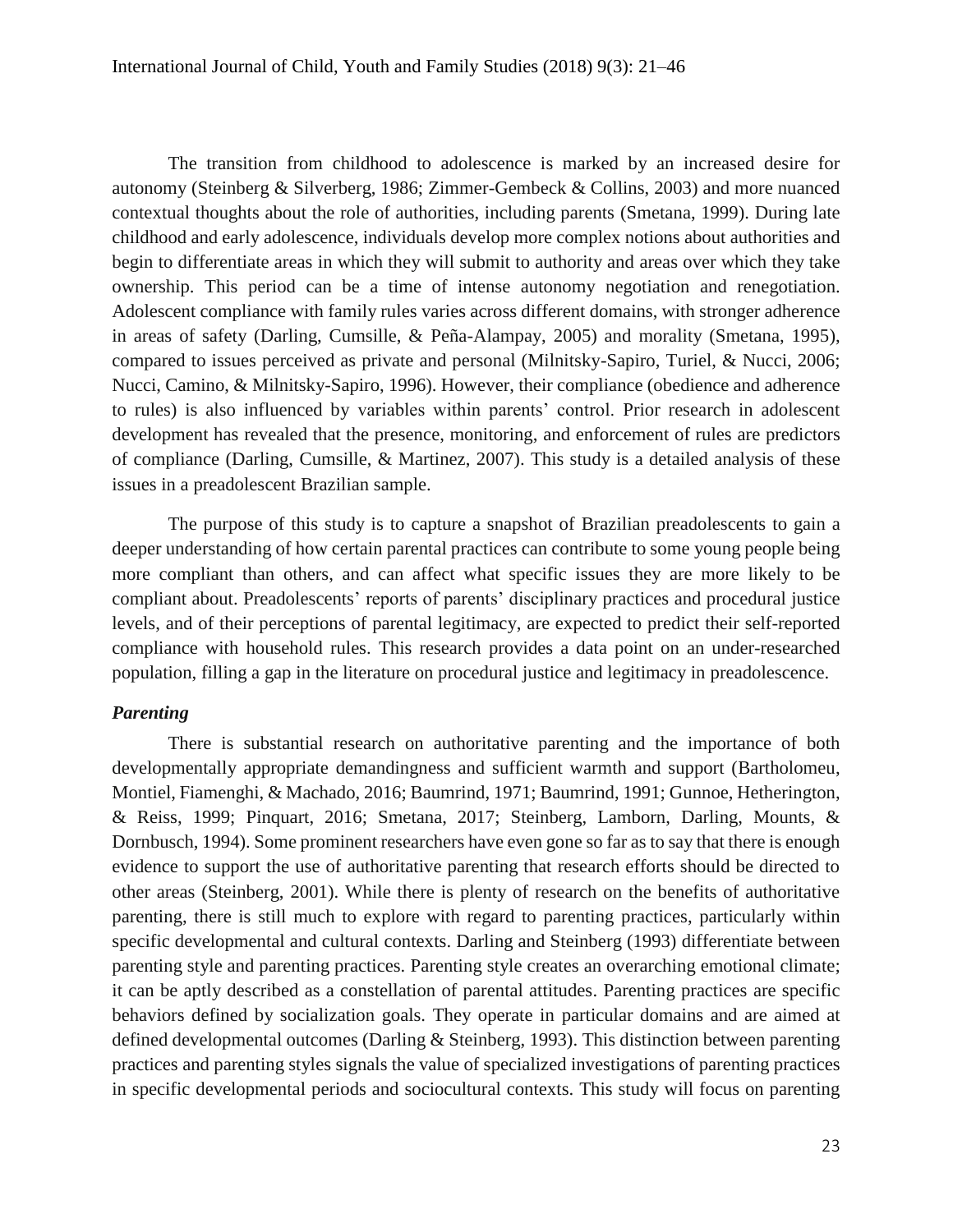practices of procedural justice and rule enforcement in Brazilian preadolescents to understand how these practices predict compliance.

Parenting practices can either pave the way for adolescents to see their parents as legitimate sources of authority, or undermine and delegitimize their authority. Evidence has recently emerged from the literature showing that the authoritative parenting style creates a relationship that is conducive to adolescents granting legitimacy to their parents (Trinkner, Cohn, Rebellon, & Van Gundy, 2012). Accordingly, when adolescents perceive their parents as both responsive and demanding (characteristics of authoritative parenting) they are more likely to see them as legitimate authorities and thus are more likely to comply with their expectations (Mellado, Cumsille, & Martínez, 2018; Trinkner et al., 2012). This may be because authoritative parents are more likely to rationalize rules based on principles of equality and social relationships (Leman, 2005; Trinkner et al., 2012). The present study adds to the discussion of parenting legitimacy and compliance by looking at this phenomenon in preadolescents and bringing specific disciplinary practices into the empirical conversation.

We suggest that age-appropriate considerations must also be taken into account when analyzing parenting practices and research should always be seen within the developmental context of its participants. As individuals transition from childhood to adolescence, they become more sensitive and aware of how adults exert authority (Cumsille, Flaherty, Darling, & Martinez, 2006; Larzelere & Kuhn, 2005; Smetana, Ahmad, & Wray-Lake, 2015). In addition, the effectiveness of disciplinary methods varies by age range (Larzelere & Kuhn, 2005; Paikoff, Collins, & Laursen, 1988). Research on middle school children reveals their sensitivity to, and their ability to assess the effectiveness of, different parenting practices is greater than in elementary school children (Paikoff et al., 1988). The transition from childhood to adolescence is marked by maturation from convention-based reasoning to a more sophisticated way of questioning parental authority (Darling, Cumsille, & Martinez, 2008; Smetana et al., 2015; Smetana, Wong, Ball, & Yau, 2014; Turiel, 1978). Early adolescence is a time when individuals experience an increased drive to differentiate themselves from their parents and take ownership of their lives; this study will further knowledge of the effectiveness of specific parenting practices and preadolescent perceptions of those practices.

Researchers have highlighted the importance of acknowledging cultural norms and customs when investigating parenting and disciplinary practices (Darling & Steinberg, 1993; Locke & Prinz, 2002). Parenting practices carry inherent cultural assumptions (e.g., authority, independence) and are driven by interaction with society (e.g., education system, involvement of other authority figures, neighborhood safety). Careful measures have been taken in this study to adhere to Brazilian practices and contexts defined by Brazilian psychologists and sociologists. More detail will be given in the Method section, but it is important to remember that, although the majority of the research cited was conducted in North America and from an American perspective, this study has taken careful steps to ensure these concepts are measured and defined appropriately within the Brazilian context.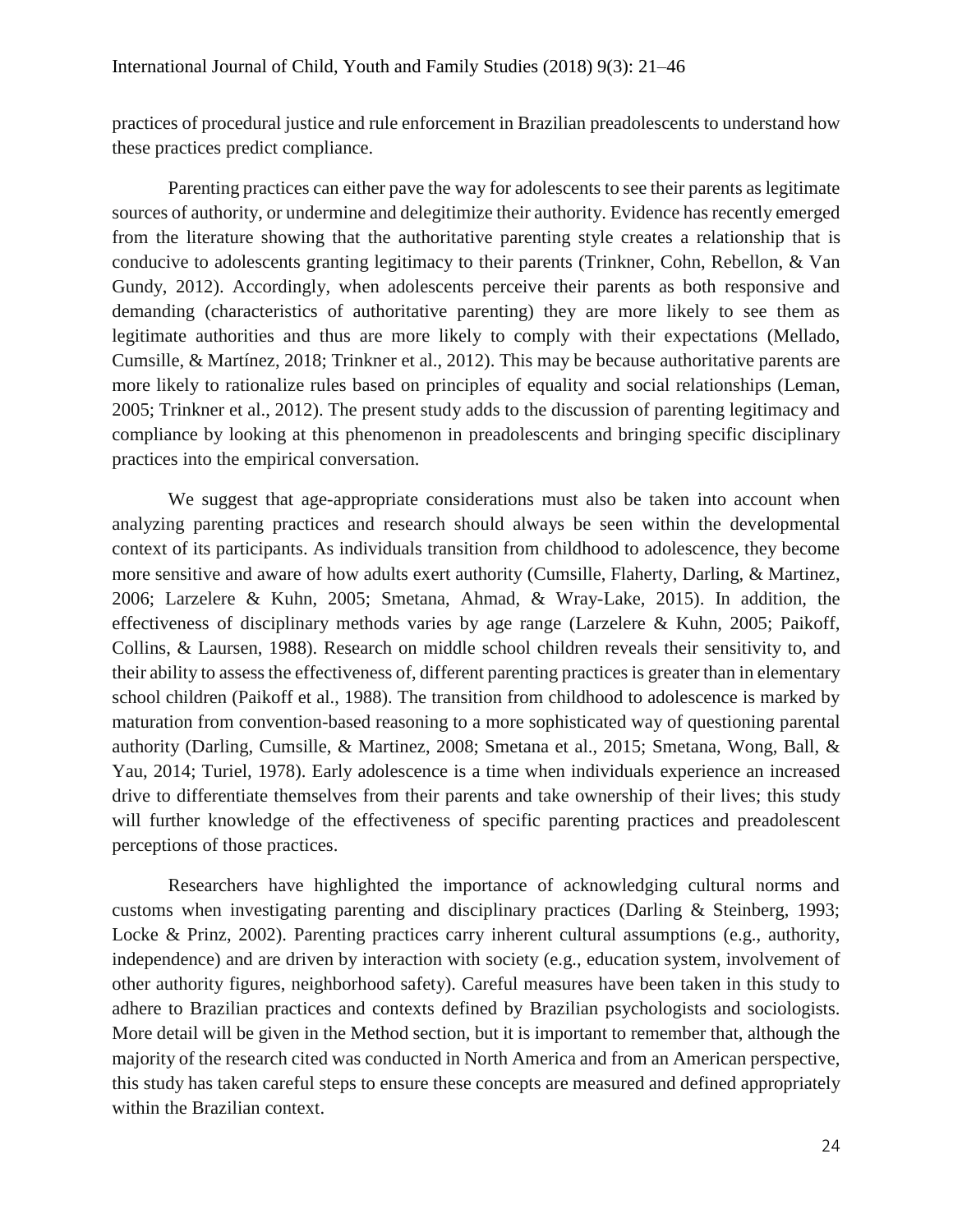### *Parental Disciplinary Practices*

There is a high degree of consensus among researchers about effective and ineffective approaches to parental discipline. Studies show that spanking, name-calling, offending, threatening, and other forms of harsh discipline are unconstructive, and tend to generate undesirable future behavior (Bartholomeu et al., 2016; Gershoff & Grogan-Kaylor, 2016; Gershoff, 2002; Gershoff et al., 2010; Kremer, Smith, & Lawrence, 2010; Locke & Prinz, 2002; McKee et al., 2007; Straus & Donnelly, 1993). Although physical punishment may enforce immediate compliance, in the long term it undermines children's trust in parents and their willingness to obey (Gershoff, 2002). Harsh verbal discipline, such as screaming, cursing, threatening, or name-calling, and harsh physical punishment are associated with higher levels of child externalizing disorders (Gershoff et al., 2010; McKee et al., 2007). The most constructive parenting practices include taking away privileges (Locke & Prinz, 2002; McKee et al., 2007), making clear rules and requests, direct reinforcement of appropriate behavior, and application of reasoning and induction (Kremer et al., 2010; Locke & Prinz, 2002).

As in the studies cited above, a cross-cultural study by Gershoff and colleagues (2010) comparing discipline techniques across six different countries found negative outcomes from harsh verbal and physical discipline and shaming. Research in Brazil has also established these patterns and outcomes for constructive and unconstructive forms of discipline (Cardia, 2010; de Paula Gebara et al., 2017; Gomes & Azevedo, 2014). For this reason, in this study these forms of discipline will be categorized as constructive or unconstructive. In addition, some research has also found that families with lower socioeconomic status (SES) tend to report higher incidences of unconstructive discipline (Najman et al., 1994; Straus & Stewart, 1999), a trend that is also noted in Brazil (de Paula Gebara et al., 2017). For this reason, demographic factors will also be taken into account in research analyses.

### *Procedural Justice and Legitimacy*

This study not only looks at how parents are disciplining their preadolescents, but also at preadolescents' perceptions both of how fairly they are being treated (procedural justice), and of whether their parents are legitimate sources of authority in the areas in which they exert power. Within criminology, social psychology, and sociology research, procedural justice is widely regarded as a necessary construct for voluntary submission to authorities. Procedural justice is marked by the perception that authorities will listen to the individual, will be unbiased and respectful, and will govern with benevolence (Fagan & Tyler, 2005; Tyler, 1990). When individuals perceive legal authorities to be respectful and unbiased, they are much more likely to perceive them to be legitimate sources of authority and to comply with their rules and requests (Fagan & Tyler, 2005; Piquero, Fagan, Mulvey, Steinberg, & Odgers, 2005; Tyler, 1990; Tyler, Goff, & McCoun, 2015).

Recent work has extended this finding to familial settings and found consistent results (Trinkner & Cohn, 2014). Perception of parental procedural justice significantly predicted the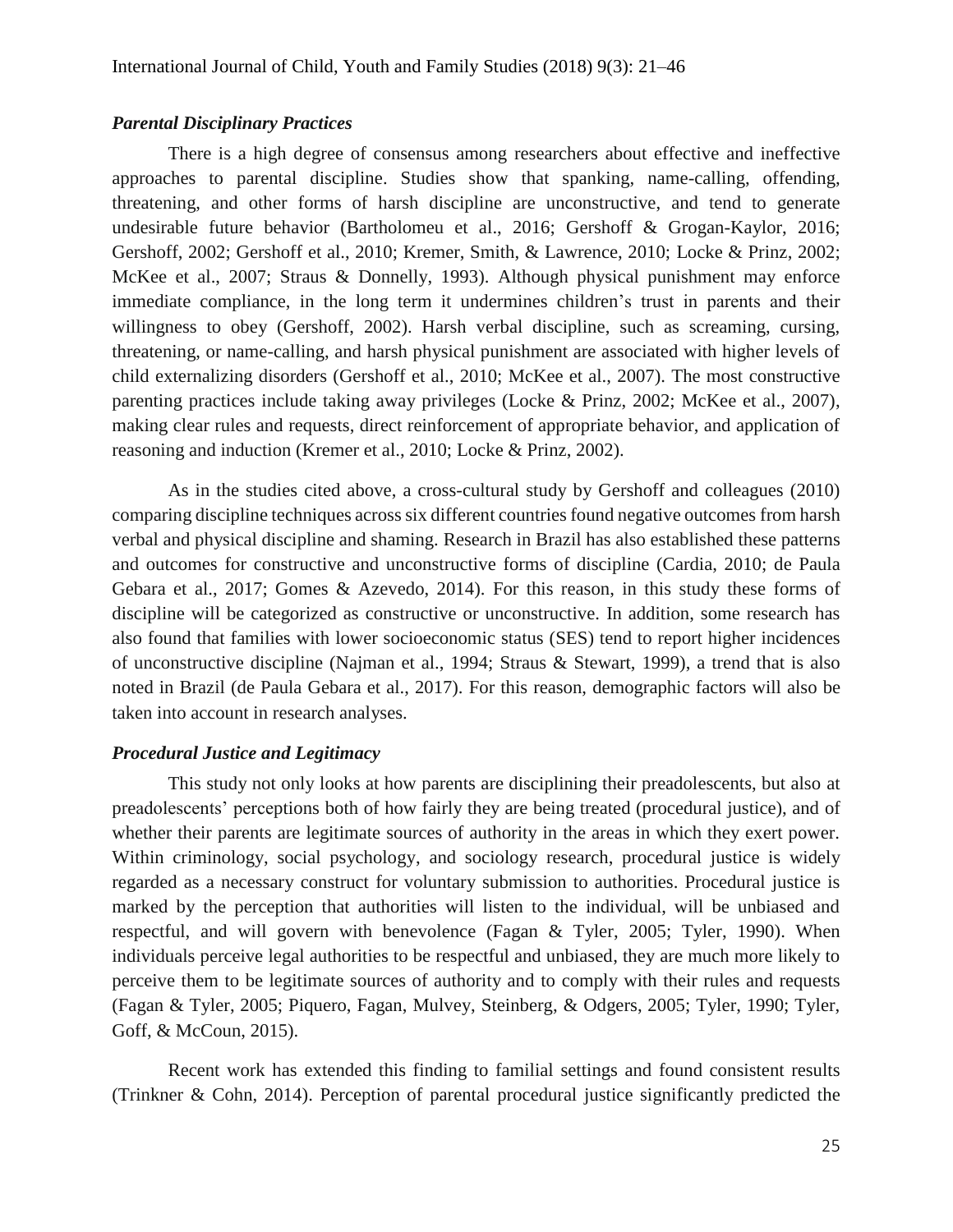legitimacy that adolescents in the 11th grade attributed to their parents and indirectly predicted compliance with parents, mediated through the legitimacy of parental authority (Trinkner & Cohn, 2014). Research among middle school students found higher procedural justice within the family to be correlated with lower incidence of bullying (Brubacher, Fondacaro, Brank, Brown, & Miller, 2009). However, the research analyzing procedural justice in non-legal settings is still sparse and very little has been conducted in a preadolescent sample. Parenting with procedural justice means allowing children and adolescents to tell their side of the story, listening to them before making quick judgements, and speaking respectfully and impartially. The current study tests to see if these procedural justice practices, combined with constructive discipline practices, can foster a family climate in which there is greater voluntary compliance with household rules because preadolescents have granted their parents legitimacy.

When adolescents perceive their parents to be legitimate sources of authority over their lives, they are less likely to engage in rule-violating behavior (Smetana, 1999; Trinkner & Cohn, 2014). Research has recently identified authoritative parenting (parents are both demanding and warm; Baumrind, 1971) as a possible mechanism for establishing legitimacy: youth who see their parents as authoritative grant greater legitimacy and report more obedience (Darling et al., 2005). Authoritarian parenting (parents are demanding but not warm; Baumrind, 1971) is negatively related to parental legitimacy (Trinkner et al., 2012). Adolescents who believe their parents are not legitimate sources of authority are more likely to be motivated to comply for pragmatic reasons to avoid punishment — but adolescents who believe parents have legitimate authority are more likely to report affective reasons to obey parents — to preserve their relationship (Darling, Hames, & Cumsille, 2000).

Adolescents' perception of parental legitimacy is an important marker of their willingness to be socialized by their parents (Darling et al., 2007). Adolescents from authoritarian homes are more likely to resist their parents' socialization (Trinkner et al., 2012). Younger children have less freedom to resist their parents' socialization efforts, but the transition to adolescence gives them a stronger voice to either actively welcome their parents' influence, or move away from it. While we know that parenting style influences legitimacy and compliance, we should further investigate how specific and culturally relevant parenting practices of procedural justice and discipline can influence compliance in preadolescence.

Longitudinal research among adolescents has revealed a steep decline in parental legitimacy and obligation to obey in early adolescence both in Chile (Darling et al., 2008) and in the United States (Kuhn & Laird, 2011). This developmental period is important because of the influence that cognitive development has on perceptions of the legitimacy of authority. In early adolescence, children begin differentiating between legitimate and illegitimate authorities and claim greater independence and decision making power (Baumrind, 1991). Researchers have emphasized the importance of studying this process more extensively in younger adolescents, yet most work is still focused on high school students (Trinkner & Cohn, 2014). Work must also be done in a variety of cultures, since power distance (the extent to which the less powerful accept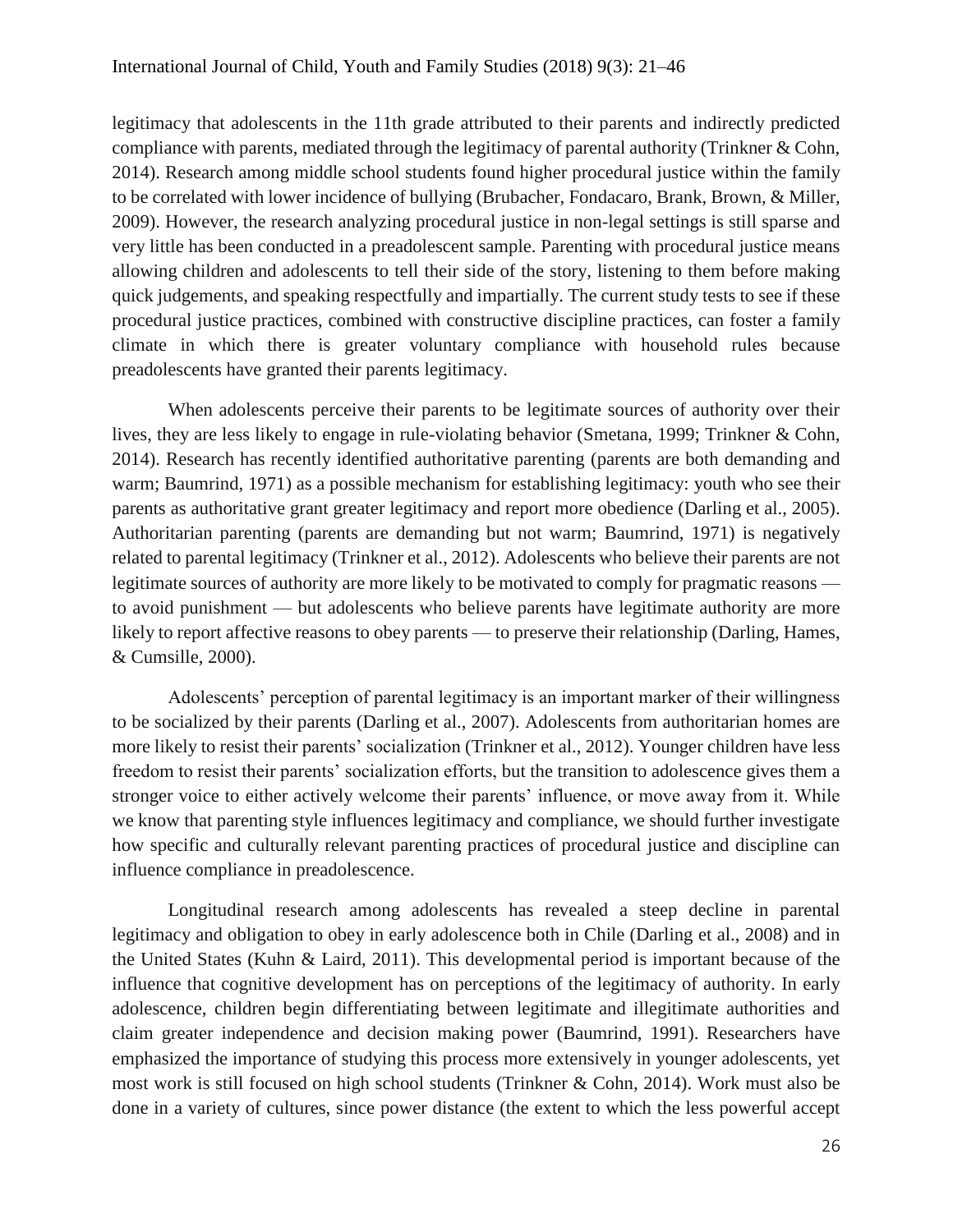the unequal distribution of power) and compliance with authority are quite sensitive to cultural norms (Darling et al., 2005; Smetana et al., 2017). The association between parenting socialization methods and adolescents' developmental outcomes varies across cultural contexts (Martínez, García, & Yubero, 2007). The purpose of this study is not to compare cultures, but its focus on preadolescents in a diverse Brazilian metropolis will add a data point to the literature on procedural justice and legitimacy between childhood and adolescence.

Legitimacy of authority can be assessed at a global level (general perception of parental authority as legitimate or not), yet it can also be measured at an issue-specific level (some domains are legitimately under parental authority while others are not). For example, issues that adolescents consider to be of a personal and private nature are less likely to be deemed as under their parents' jurisdiction (Baumrind, 1991; Cumsille et al., 2006; Martinez, Perez, & Cumsille, 2014; Nucci et al., 1996; Smetana et al., 2015). Issues that are within a moral domain are more likely to be attributed legitimacy than are issues of personal relationships and issues relating to social conformity (Smetana, 1995; Smetana et al., 2014). When adolescents believe the issue to be within the sphere of legitimate parental authority, they are much more likely to report obeying the corresponding rule (Darling et al., 2007). Early adolescence is a time of increased cognitive sophistication in which the negotiation of power becomes domain specific; thus, it is important to assess legitimacy both at a global and an issue-specific level. A recent study (Trinkner et al., 2012) stated the need to assess legitimacy on an issue-by-issue basis and conduct multilevel modeling to examine the effects of parental legitimacy both specifically and globally. The current study is targeted to address this gap.

Researchers have also noted a relevant difference between SES groups, with middle- and upper-class children differentiating between personal issues earlier than their lower-class peers (Martinez et al., 2014; Milnitsky-Sapiro et al., 2006; Nucci et al., 1996). Lower-SES adolescents tend to grant more authority to parents than those in middle- to high-SES households (Martinez et al., 2014; Smetana et al., 2015). The current study will incorporate demographic variables into the model in order to account for their effects across the sample.

### *The Brazilian Context*

Brazil is a rich country but with vast economic inequalities that make it a very suitable place to study how youth transition from childhood to adolescence in a complex society. However, Brazil's economic and social disparities present certain research challenges. One challenge is obtaining access to various demographic groups. In a recent study, 60% of adolescents between the ages of 15 and 17 were not in school (Bermudez, 2017), even though by law they must receive an education. Therefore, any school-based study on older adolescents will be skewed to a more privileged sample. One of the reasons this study is tailored to preadolescents is because 90.5% of 6- to 14-year-olds are in school (Bermudez, 2017). Therefore, it is much more realistic to gain a representative sample of Brazilian preadolescents through a school sample compared to older adolescents. Another challenge is that many middle-school students are still deemed *functional*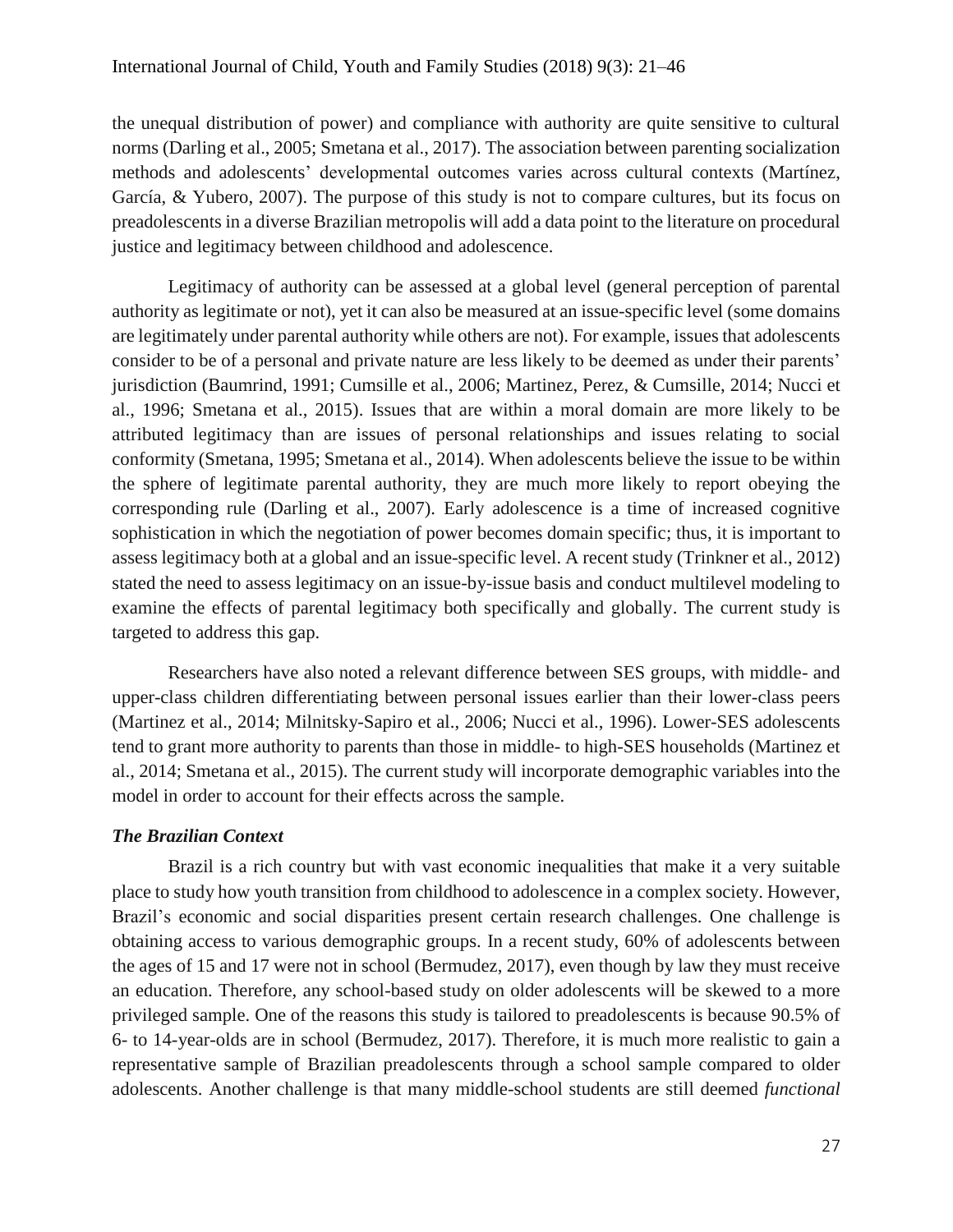*analphabets*, indicating that although they can technically read, they cannot understand a simple text (Instituto Paulo Montenegro, 2012). Therefore, it is difficult to conduct a self-administered survey in a truly demographically diverse sample. Steps were taken throughout the research design process to minimize these problems and construct a reliable study on a challenging population. These steps are outlined in the Development of the Measure section below.

# *The Current Study*

The current study investigates what legitimacy and issue-specific compliance looks like in preadolescence in a diverse Brazilian sample. The study draws from the database of the São Paulo Legal Socialization Study (SPLSS) developed by the Center for the Study of Violence of the University of São Paulo (NEV-USP). The study collected data among preadolescents from São Paulo city. With a population of almost 12 million and a reputation as an emerging global city (Sassen, 2005), São Paulo is best known for its role as a South American economic and financial capital. It is a heterogeneous and complex urban environment with one of the widest income inequalities of the world's largest cities (UN-Habitat, 2010).

The analysis encompasses questions of parental procedural justice practices and preadolescent judgements of legitimacy to understand their relationship with compliance with rules about specific issues in preadolescence. Part of the importance of the current work is that it studies normative development in preadolescence. Many studies on legitimacy and procedural justice focus on older adolescents or draw from juvenile delinquency samples (Piquero et al., 2005). This is a diverse sample of Brazilian preadolescents and can provide much insight into how parenting disciplinary practices, procedural justice, and legitimacy beliefs influence preadolescent individuals.

# *Research Questions and Hypotheses*

1. What issues do parents of preadolescents in Brazil have rules about, and are these rules perceived by their children as legitimate?

A descriptive analysis will reveal the trends in preadolescence and how the rules vary across a variety of issues. We hypothesize that, already at age 11, there will be some variability between issues, with rules relating to issues of a moral or safetyrelated nature perceived as more legitimate.

2. What is the profile of Brazilian parents' disciplinary procedures, and does it differ across economic lines?

A descriptive analysis will reveal the national trends and popularity of certain practices across demographic indicators. We hypothesize that those in lower income levels will report higher incidences of harsher disciplinary methods.

3. Do disciplinary practices, procedural justice, and legitimacy beliefs predict preadolescent compliance on specific issues?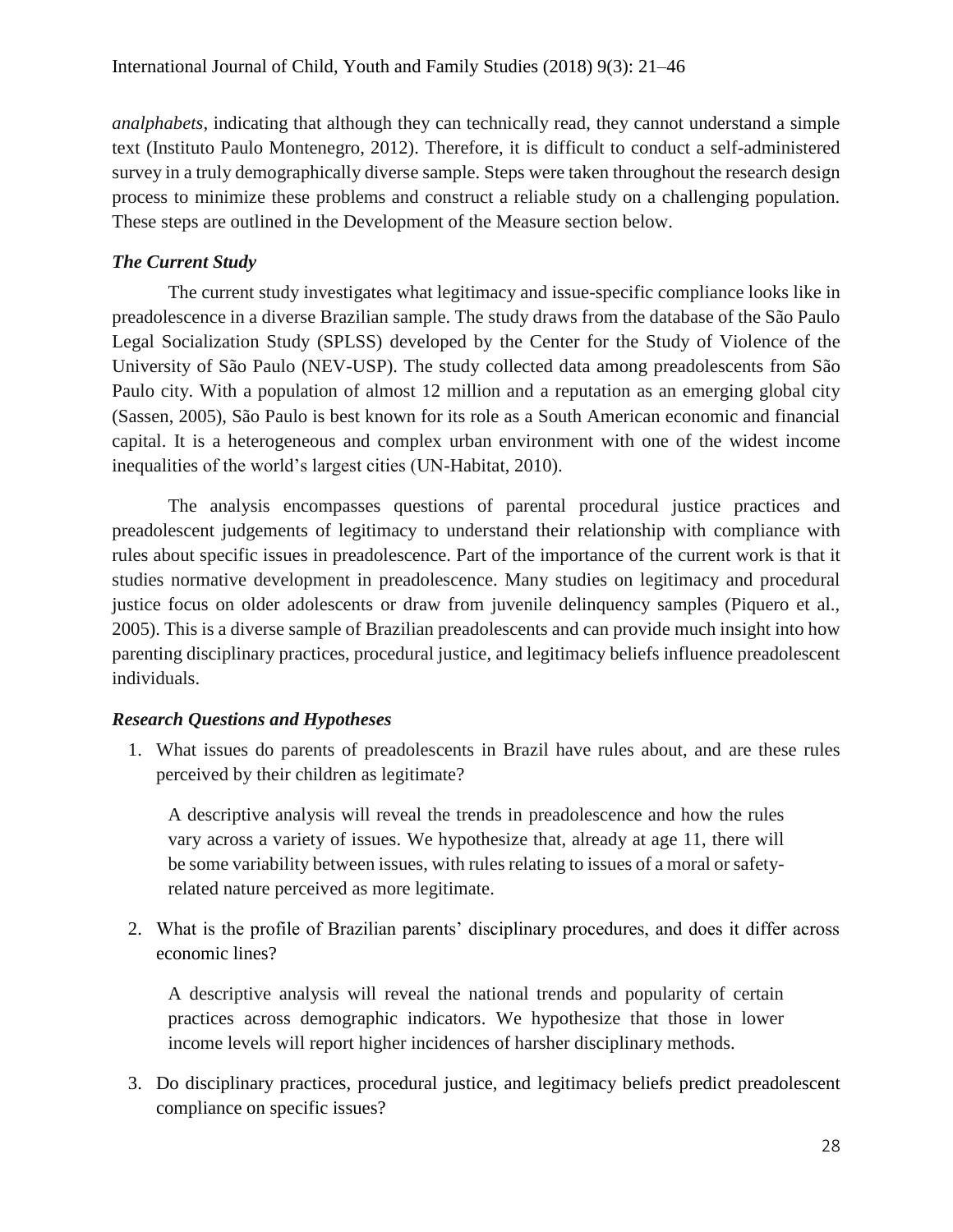A hierarchical linear model will assess preadolescent compliance across specific issues to understand its strongest predictors. We hypothesize that parental variables of procedural justice, disciplinary practices used to enforce the rules, and global legitimacy will help predict which preadolescents will be more compliant with their parents' rules. We expect that constructive disciplinary methods (privilege withdrawal and verbal correction) will positively predict legitimacy, and unconstructive discipline (harsh verbal or physical punishments, threats) will negatively predict legitimacy. We also hypothesize that their judgement of the legitimacy of specific issues will significantly predict which rules they report being more willing to obey.

#### **Method**

#### *Development of the Instrument*

Research on parenting practices must take careful steps to minimize measurement biases and maximize cultural appropriateness when investigating various discipline techniques (Darling & Steinberg, 1993; Locke & Prinz, 2002). In line with this understanding, the SPLSS research team created a data collection instrument based on their extensive literature review, their fieldwork at schools in São Paulo, and an analysis of the previous instrument used by the New Hampshire Youth Study (NHYS; Cohn, Trinkner, Rebellon, Van Gundy, & Cole, 2012). The SPLSS research team consisted of sociologists and psychologists specializing in criminology and human development. In addition, the team consulted with a Brazilian child psychologist, and American educational and social psychologists. This research respects the differences of the Brazilian system and has been adapted accordingly based on work from various researchers.

The SPLSS was initially developed based on fieldwork conducted in São Paulo through ethnographic observations and semi-structured interviews to better understand Brazilian preadolescents (Rodrigues, Gomes, Veiga, Brito, & Oliveira, 2017; Silva & Rodrigues, 2017). This exploratory step was based on theoretical and methodological studies that addressed moral and legal socialization of preadolescents (Fagan & Tyler, 2005; Tyler & Trinkner, 2017). In the fieldwork, the researchers conducted several semi-structured interviews with demographically distinct preadolescents (11 years old) and explored their views on concepts of rules and laws, legitimacy, procedural justice, trust, exposure to violence, and rule-breaking behavior. These concepts appear in different research studies in the United States, Chile, and the Philippines (Darling et al., 2008; Darling et al., 2005; Jeleniewski, 2014; Sunshine & Tyler, 2003; Trinkner & Cohn, 2014; Trinkner et al., 2012); however, not all of these studies focus on preadolescents. Furthermore, the existing instruments were designed and implemented largely in other countries (primarily in the northern hemisphere). This study attempts to bridge the gap in the literature and add data to understand the themes of legitimacy and justice in a Brazilian preadolescent sample. For the current study, we adapted the instruments to take into account the age and diversity of the population in different regions of the city of São Paulo.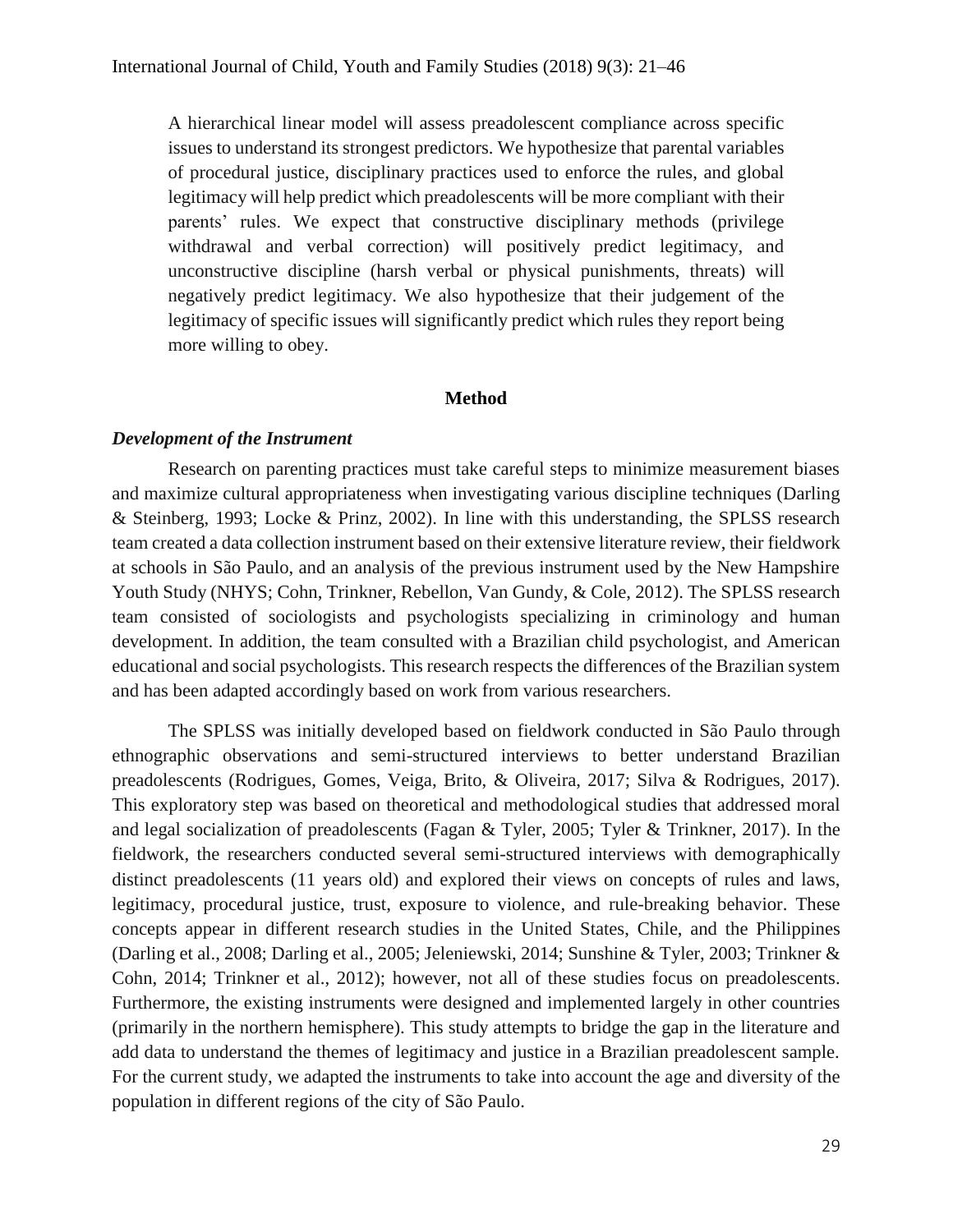#### International Journal of Child, Youth and Family Studies (2018) 9(3): 21–46

The ethnographic observations and semi-structured interviews facilitated the construction of the quantitative questionnaire. A pilot study with the questionnaire highlighted the difference between students from public and private schools: the public school students had a much harder time articulating their perspectives, grasping abstract notions, and completing the survey independently. It became clear that a self-administered survey was not the best way to research parenting practices in Brazil. Self-administered surveys are common in studies with older children and young adolescents, and have had some positive results, but would inhibit our ability to collect data from the diverse group of Brazilian youth targeted by our study. Therefore, the data were collected by individually applying the quantitative instrument through personal interviews to ensure that even students from poor neighborhoods would understand the questions as intended.

For administrative and political purposes, the city of São Paulo is divided into nearly 100 districts. Once the first version of the questionnaire had been constructed, it was piloted in different districts to test it with a variety of demographic characteristics and so ensure that it was understandable across a diverse sample. In total, 12 pilot interviews were conducted. The first was held at the research center (NEV) and was designed to check understanding of concepts by the interviewees. After conducting the initial interviews, there was another discussion round for changing words, removing some repetitive ideas, and clarifying the questions.

Interviews were also conducted across schools (one public, two private) in order to evaluate the construct validity of the questions in each setting. Pilot study data were analyzed to determine whether participants had understood and correctly filled out the survey, and to assess the relevance of the questions. This step revealed some redundant and some developmentally inappropriate questions; such questions were removed and some others were restructured in order to reduce the number of questions and shorten the interview (Rodrigues & Gomes, in press).

Both the exploratory study and the pilot interviews used many different scales, such as the agreement statement and the 5-point scale. In many cases, these preadolescents (particularly those from disadvantaged backgrounds) had difficulty understanding the questions. To maximize comprehensibility, a dichotomous scale (yes/no) was adopted for most questions. This was deemed the most suitable option for the research population, given its age, diversity, and socioeconomic challenges (Chambers & Johnston, 2002; Davis-Kean & Sandler, 2001; Rodrigues & Gomes, in press). This also helped minimize the interpretation bias of the administrator.

After the pilot study, a consultant from an Ivy League American university made a final review and the questionnaire was converted to the software Survey-To-Go to allow the use of tablets by the interviewers. This method minimized errors of commission and omission and facilitated the systematization of the data into a database. Each participant completed the questionnaire with the help of a research assistant who read the questions aloud to guarantee that each item was understood. Each interview took 25 to 30 minutes to complete. Data collection took place from May to September 2016. The survey has been validated in this Brazilian sample of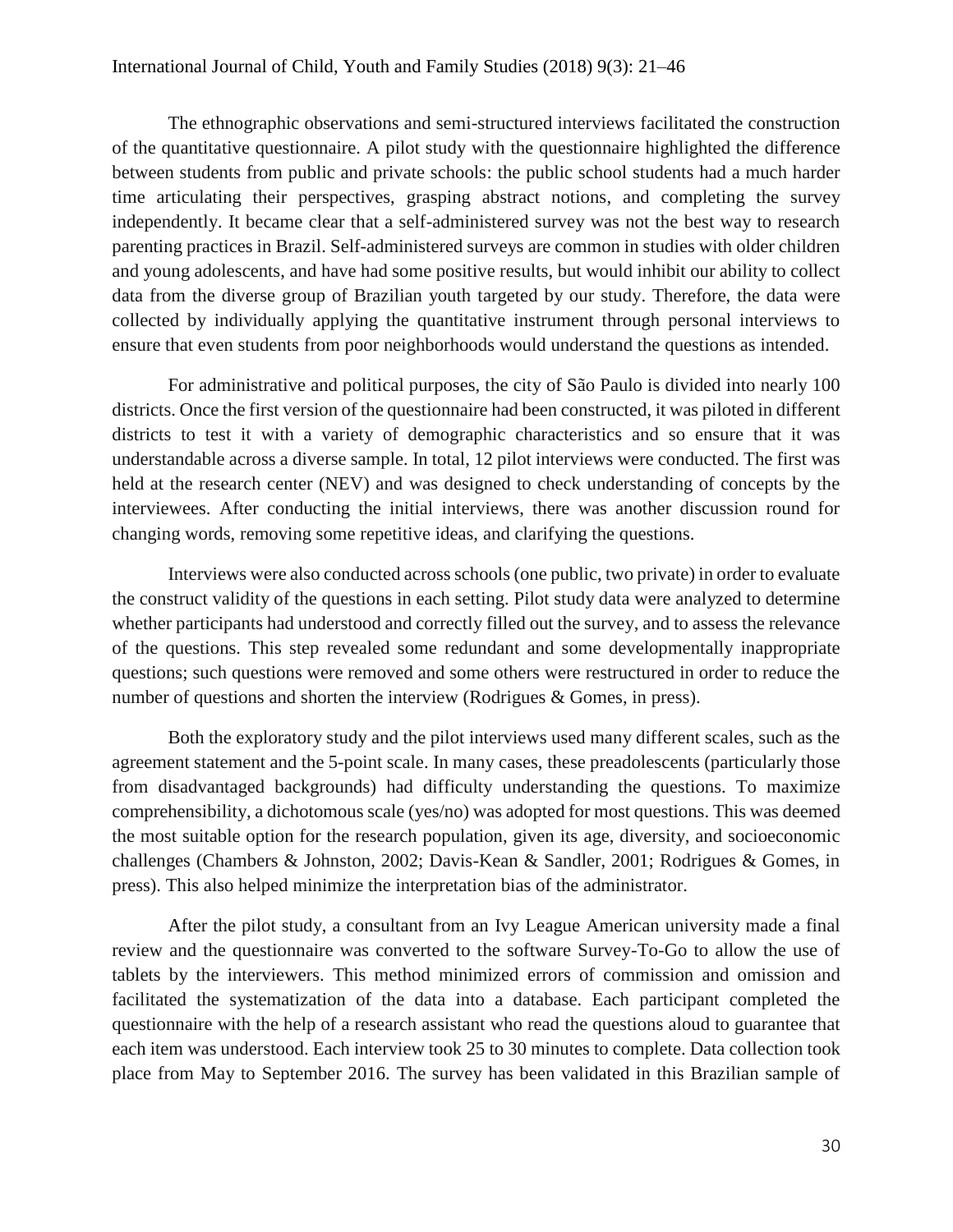preadolescents; more detailed results will appear in a forthcoming publication (Rodrigues & Gomes, in press). A specific breakdown of the measurement of each construct follows.

## *Measurement*

**Global legitimacy:** This concept is based on work in psychology (Darling et al., 2008; Laupa, 1991; Laupa & Turiel, 1993) and criminology (Fagan & Tyler, 2005; Trinkner & Cohn, 2014). It was measured through two items: "Do you agree your parents have the right to make the rules?" ( $0 = no$ ,  $1 = yes$ ; Jeleniewski, 2014; Tisak, Tisak, & Rogers, 1994), and "Must you obey your parents even when you do not agree with their decisions?"  $(0 = no, 1 = yes;$  Darling et al. 2008; Fagan & Tyler, 2005; Trinkner & Cohn, 2014). Items were added together for a composite score of 0 to 2, with higher scores indicating higher legitimacy.

**Issue-specific legitimacy:** Ten different issues (e.g., clean the room, tell the truth) were identified through the literature (Cohn et al., 2012; Darling et al., 2008) and field work to be most relevant to Brazilian preadolescents (see Table 2). For each issue, participants were asked if it was a house rule  $(0 = no, 1 = yes)$ , if they believed the rule was within their parents' legitimate domain  $(0 = no, 1 = yes)$ , and if they obeyed the rule  $(0 = never, 1 = sometimes, 2 = always)$ . The design of asking three questions for each item and use of the 3-point Likert scale was adapted from the Social Disclosure Questionnaire (Darling et al., 2007; Darling et al., 2008). The 10 issues were chosen based on the NHYS III (Cohn et al., 2012), the local focus groups, and pilot interviews.

**Parenting practices — procedural justice:** The core principles of procedural justice are voice, neutrality, equity, and respect (Fagan & Tyler, 2005; Jeleniewski, 2014; Trinkner & Cohn, 2014). We asked participants to think of situations when they had violated family rules, and asked if the following statements were true about their parents ( $0 =$  never,  $1 =$  sometimes,  $2 =$  yes): "They would give you the opportunity to express your side of the story"; "They would explain why they are reprimanding you"; "They would listen to all sides of the story, before making any decision"; and, "They would talk to you politely." These items were summed; the computed score of procedural justice ranged from 0 ("no" to all items) to 8 ("yes" to all items).

**Parenting practices — discipline:** Based on the literature review and field work of culturally prevalent disciplinary methods (Bartholomeu et al., 2016; Gershoff & Grogan-Kaylor, 2016; Gershoff et al., 2010; Paikoff et al., 1988; Rodrigues & Gomes, in press), participants were asked to state if their parents used the following discipline methods  $(0 = no, 1 = yes)$ : verbal reprimand (call attention, lecture); harsh verbal reprimand (yell, offend, call names); media withdrawal (no computer, cell phone, TV, video games); social withdrawal (cannot leave the house or play with friends); physical punishment (hitting); or threatening comments. These items were based on the work of Brazilian psychologists (Martinez et al., 2007; Teixeira, Oliveira, & Wottrich, 2006). Following previous work (McKee et al., 2007), these items were added up to compute a total score for constructive discipline (verbally reprimand, media withdrawal, social withdrawal) and unconstructive discipline (harsh verbal reprimand, physical punishment, threats). The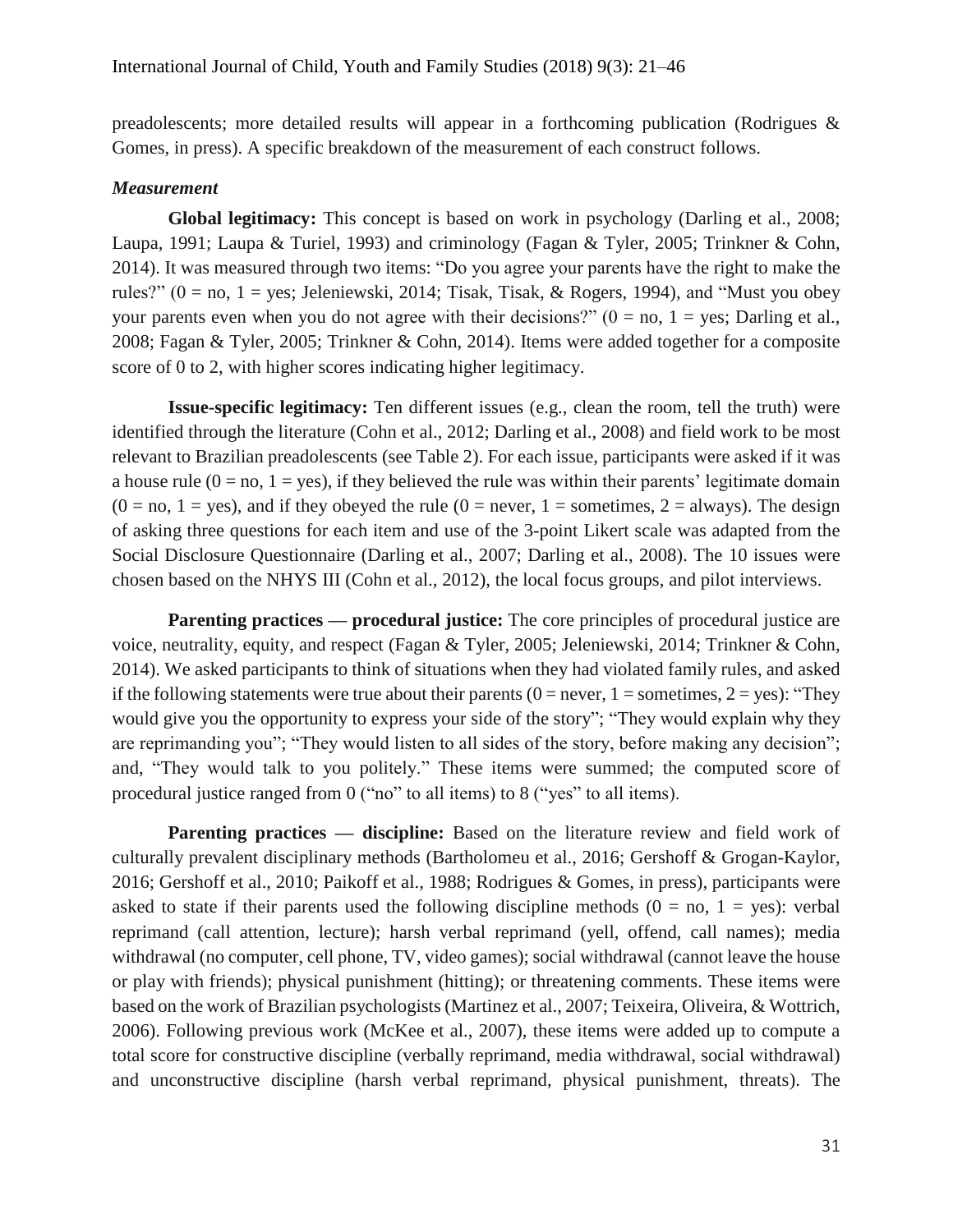constructive and unconstructive methods were summed independently and both scores ranged from 0 (responded "no" to all) to 3 (responded "yes" to all).

### *Procedure*

The Probability Proportional to Size (PPS) method was applied in order to create a stratified sample from the school population. The selection was based on the 2014 school census and random selection of schools. If schools refused, another PPS was run in order to replace the dropped schools generating another list of schools to be contacted. Within schools, participants were selected based on random sampling and parental consent forms. Students were informed about the project in their classrooms and received a letter of consent describing the study to take home and return to school. The letter asked parents to sign the consent form and to complete demographic information (e.g., economic bracket). Approximately 2,560 letters were sent home to families and 35% of parents returned the forms. The demographics of the final sample resemble those of the population of São Paulo so we consider the sample to be representative of the city. All study procedures were approved by the National Ethical Committee, by the Public Education Departments (state and city), and the private school boards. The survey took place from May to September 2016. Participants were individually interviewed at the school and were awarded R\$40 (approximately US\$15) for their participation.

#### *Participants*

The sample included 800 sixth-grade students (400 boys, 400 girls, age  $= 11$  years, birth cohort 2005). All students were residents of São Paulo, the largest city of Brazil. The city area comprises about 12 million inhabitants with an average per capita income of approximately US\$5,100 per year (IBGE, 2016). Although São Paulo is the main financial center of the country, it has high rates of violence, social inequalities, and a persistent authoritarian culture (Cerqueira et al., 2016; Pinheiro, 2002), which intensifies the need for further research on parenting practices and child and adolescent development.

To ensure that the heterogeneity of São Paulo was adequately represented, the sample was composed of students from public (59%) and private (41%) schools; this proportion accords with the National School Census of 2014 (INEP, 2014). The city districts in the sample were chosen using the PPS method. The racial composition was: 47% White, 12% Black, 27% mixed race, 9% other, 7% not specified. This is similar to census data for São Paulo (Fórum de Desenvolvimento Econômico Inclusivo, 2010). Participants represented a range of socioeconomic backgrounds, which was measured in terms of the equivalent amount of monthly minimum wages. This is a standard method of assessing economic brackets in Brazil and is the basis for policies and research on economic disparities (Agenor & Canuto, 2015; Correa-Faria, Paiva, Pordeus, & Ramos-Jorge, 2015; Nogueira et al., 2016). The minimum amount is set by the Federal Government for the salary of regular workers in Brazil, approximately US\$260 monthly. See Table 1 for the breakdown across economic brackets.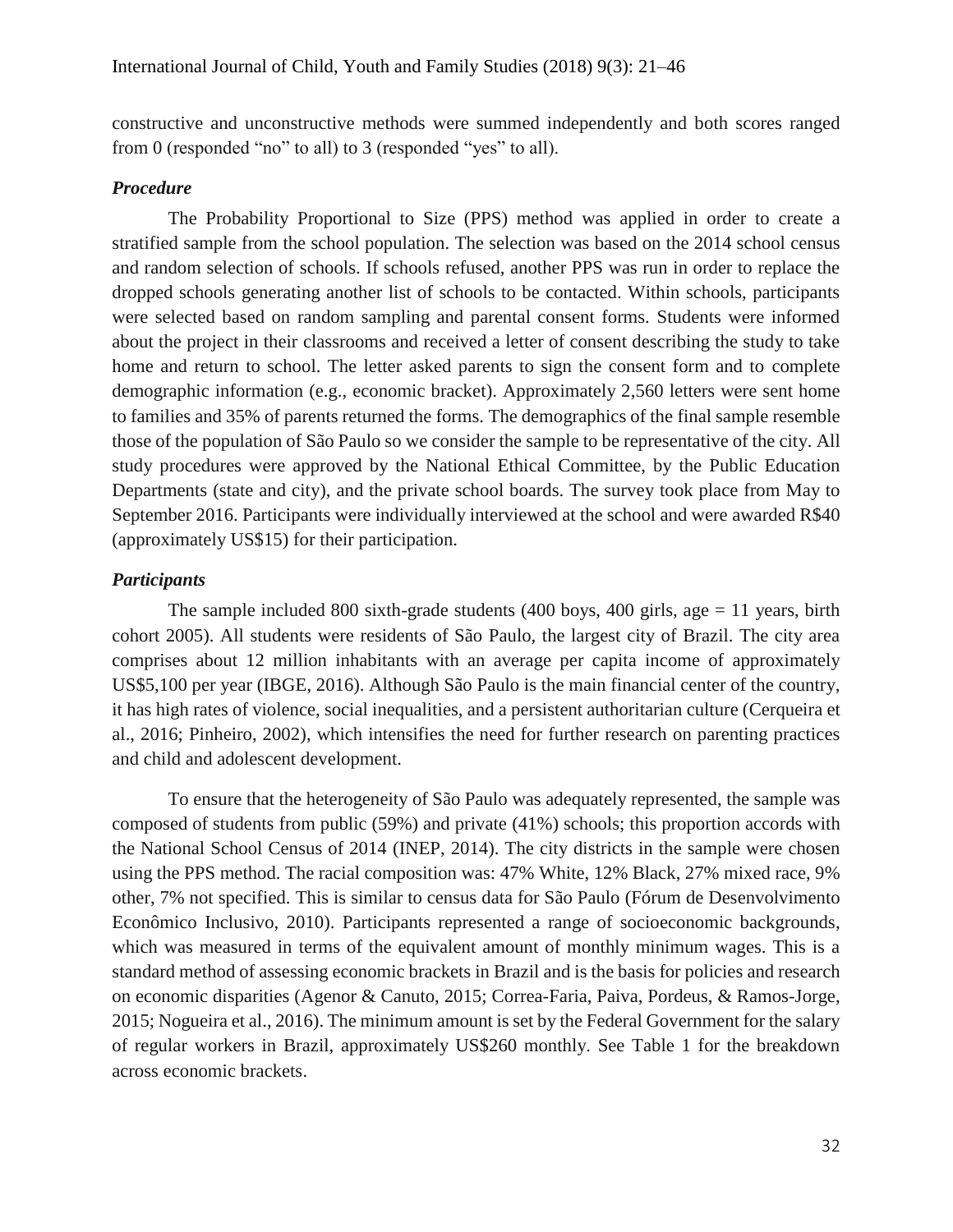| Up to 1 minimum Between Between Between Between<br>wage/month 1 and 2 2 and 5 5 and 10 10 and 20 than 20 answer |  |                                | More  | N <sub>0</sub> |
|-----------------------------------------------------------------------------------------------------------------|--|--------------------------------|-------|----------------|
| 17.63%                                                                                                          |  | 28.13\% 22.50\% 13.00\% 6.38\% | 2.63% | 9.75%          |

Table 1 *Breakdown across Economic Brackets*

#### *Analysis*

To answer the first and second research questions (RQ1: What issues do parents of preadolescents in Brazil have rules about, and are these perceived as legitimate?; RQ2: What is the profile of Brazilian parents' disciplinary procedures, and does it differ across economic lines?), frequencies and descriptive statistics were used to profile preadolescents growing up in the metropolis of São Paulo. A correlational analysis was performed to establish the frequency of unconstructive discipline across income levels.

In line with Darling and colleagues' (2007) work on understanding adolescent compliance across multiple issues, this study utilized hierarchical linear modeling (HLM) to statistically nest multiple issues (e.g., clean room, control media, dating) within participants. Although it is typical to use persons as the lowest level of analysis, it is also appropriate to use measurement points within an individual to determine particular time-specific or issue-specific outcomes (Raudenbush & Bryk, 2002). This is an appropriate method for longitudinal data, when the same person answers the items multiple times (Raudenbush  $\&$  Bryk, 2002) and has been previously used to analyze multiple variables within the same person — such as how one adolescent complies across multiple issues (Darling et al., 2007). This method allows for the inclusion of level 1 issue-specific variables (such as the legitimacy of multiple issues), and, in a more global analysis, level 2 adolescent-level variables (such as perceived parental procedural justice). The issue-specific variable (legitimacy of that issue) predicts whether an adolescent will comply with some issues over others (withinperson variability), and the adolescent-level variables (i.e., parenting variables) help explain what makes some preadolescents more compliant than others (between-person variability). This analysis sheds light on how much the legitimacy of the specific rule (level 1 variable) is important and how relevant broader parenting variables (level 2 variables) are to compliance in preadolescence.

Four nested models were analyzed with the software package R to understand whether the progressive addition of variables significantly improved the model fit. The null model (without any predictors) was run first to establish a baseline for use when comparing subsequent models. Then, only the demographic variables (income and type of school) were included to control for their effects. The third model included only parenting practices (procedural justice, discipline). The final model included both parenting practices and participants' perceptions of parental legitimacy (global legitimacy and domain-specific legitimacy). The final model was also conducted with random slopes to see if the model fit would significantly improve if the strength of the relationship between legitimacy and compliance was allowed to vary between issues. A chi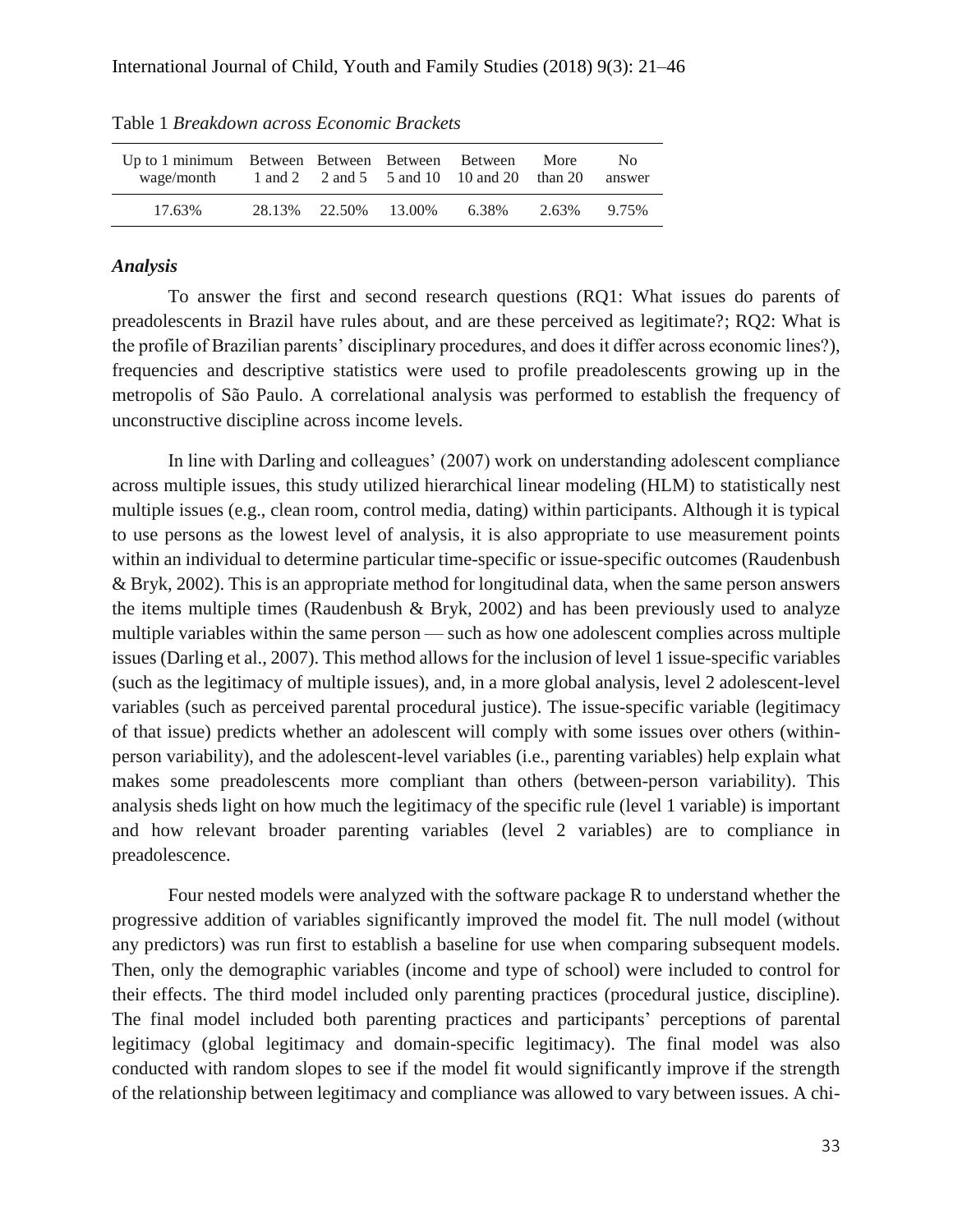squared analysis was used to understand if the addition of variables at each point significantly improved the model fit. These practices are within the guidelines of HLM (Raudenbush & Bryk, 2002).

#### **Results**

# *What Issues do Brazilian Parents have Rules about, and How Legitimate do Preadolescents Perceive these Issues to be?*

Over 90% of early adolescents reported their parents had rules against lying, swearing, and drinking and smoking. Between 75% and 87% reported that their parents had rules that controlled their schedule, media usage, and friend relationships, and had rules about cleaning their room and fighting with siblings. The least popular rule-bound issues were in the areas of dating (56.3%) and playing in the streets (43.5%). See Table 2.

Table 2 *Frequency of Parental Rules and Legitimacy Beliefs Across Issues*

| <b>Issue</b>                                                                                  | Household rule | Legitimacy |
|-----------------------------------------------------------------------------------------------|----------------|------------|
| Require you to clean and organize your<br>bedroom                                             | 80.3%          | 94.1%      |
| Control your curfew, sleep schedule, homework,<br>and usage of the computer/TV/cell phone     | 75.9%          | 94.1%      |
| Control the music you hear, video games you<br>play,<br>and what you watch on the TV/internet | 75.8%          | 90.1%      |
| Do not allow you to fight with your siblings*                                                 | 83.1%          | 90.2%      |
| Do not allow you to play in the streets                                                       | 43.5%          | 74.9%      |
| Demand you always tell the truth                                                              | 97.3%          | 97.5%      |
| Do not allow you to say cuss words                                                            | 94.0%          | 97.8%      |
| Do not allow you to date                                                                      | 56.3%          | 71.3%      |
| Do not allow you to drink and smoke                                                           | 98.6%          | 99.1%      |
| Control who you hang out with                                                                 | 87.1%          | 93.3%      |

*\*Excludes 135 students without siblings. The percentage reflects the valid percent of the reduced sample (* $n = 665$ *).* 

When asked about the frequency of compliance across issues, most reported consistent obedience, but there were some issue-related differences. Participants reported obeying less often in the areas of cleaning their rooms, fighting with their siblings, controlling their schedule (curfew, sleep, media usage, homework), and truth-telling. They were most likely to report consistently obeying in the areas of controlling friends, dating, playing in the streets, and drinking and smoking. See Figure 1.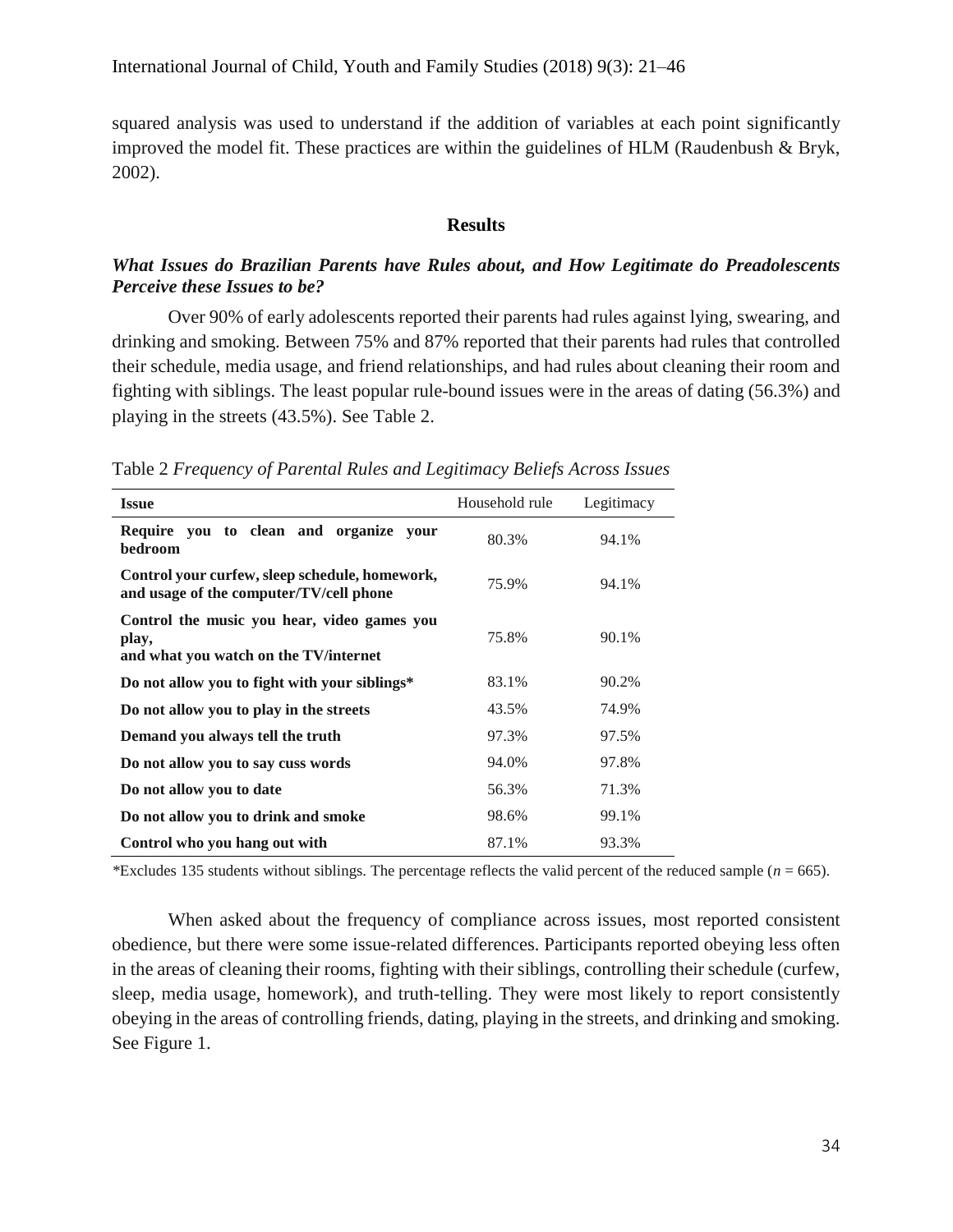

*Figure 1*. Frequency of compliance across issues.

# *What is the Profile of Brazilian Parents' Disciplinary Procedures, and does it Differ Across Economic and Racial Groups?*

A frequency analysis revealed that almost all participants said that their parents verbally reprimanded them when they violated the rules (96.1%). The second most common disciplinary tactic was withdrawing media privileges (74.9%), followed by withdrawing social privileges (48.3%), and threatening punishment (47.6%). A minority of students reported that their parents enforced corporal punishment (18.5%) or shouted at and verbally offended them (15.4%).

Two variables were created compiling the number of constructive discipline practices (verbal reprimand, media privilege withdrawal, social privilege withdrawal) and unconstructive discipline practices (threaten, corporal punishment, shout or verbally offend). A correlational analysis between income levels and constructive and unconstructive discipline revealed that there is a mild significant correlation between both tactics. Both unconstructive discipline  $(r = -132, p)$  $< .001$ ) and constructive discipline ( $r = -.177$ ,  $p < .001$ ) were less common among higher income families.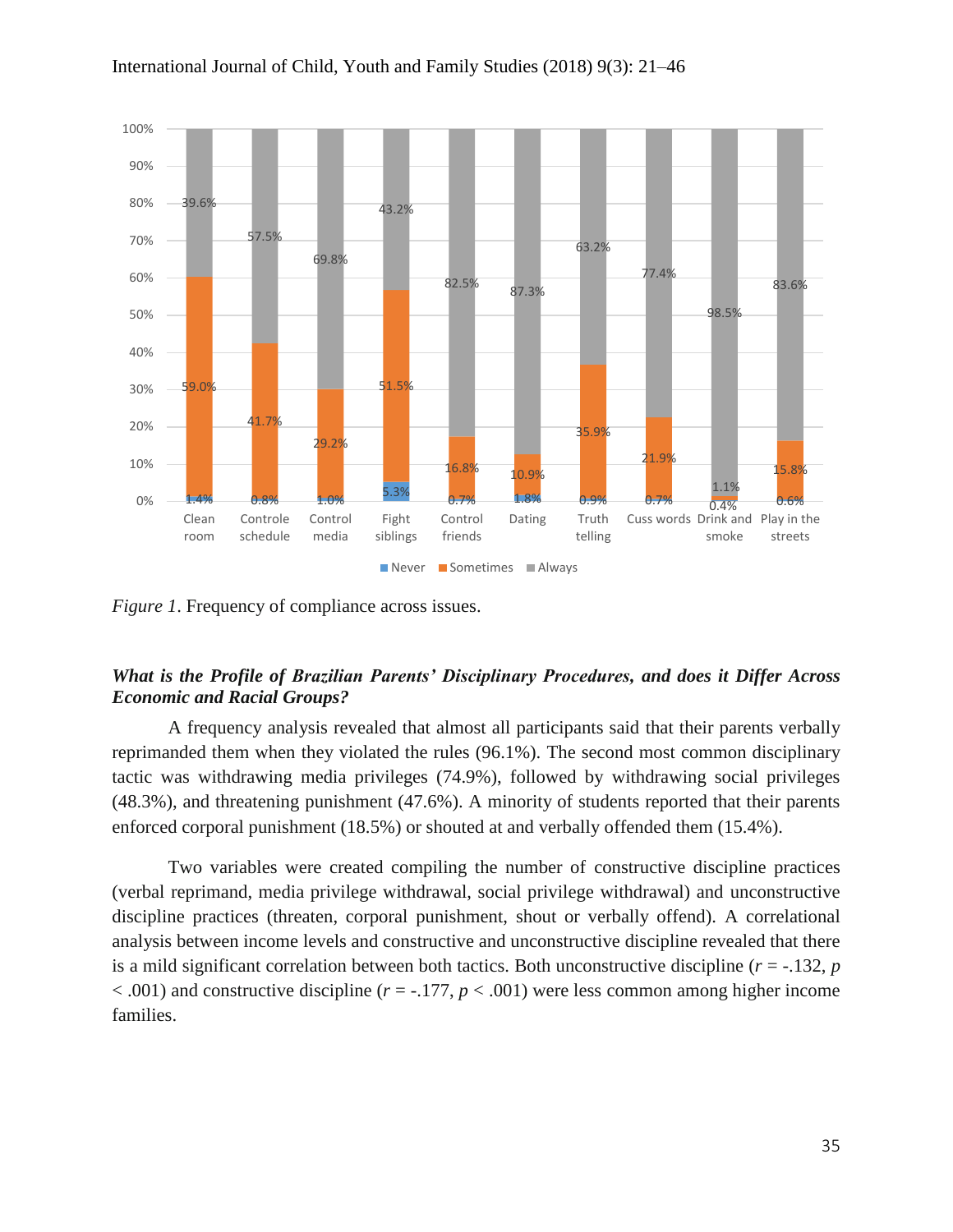# *What Influences Compliance Reporting in a Specific Domain?*

The HLM allowed us to include the issue-specific variable of legitimacy (level 1 predictor within preadolescents), along with level 2 predictors of parenting (between preadolescents). We hypothesized that preadolescents' predictions of legitimacy would be a significant predictor of their compliance between issues. We also hypothesized that the way the parent disciplines, the level of procedural justice in the parenting, and the global legitimacy that preadolescents give to parents would significantly predict their compliance on specific issues. See Table 3 for all models.

|                              | Null Model |         | Model 1<br>(Demographics) |          | Model 2<br>(Parenting) |            | Model 3<br>(Parenting + Beliefs) |            |
|------------------------------|------------|---------|---------------------------|----------|------------------------|------------|----------------------------------|------------|
| Variable                     | Coeff.     | t       | Coeff.                    | t        | Coeff.                 | t          | Coeff.                           | t          |
| <b>Fixed effects</b>         |            |         |                           |          |                        |            |                                  |            |
| <b>Between person</b>        |            |         |                           |          |                        |            |                                  |            |
| Intercept                    | 1.689      | 191.8** | 1.706                     | 75.827** | 1.497                  | 21.328**   | 1.003                            | $8.260**$  |
| Family income                |            |         | $-.007$                   | $-.723$  | $-.013$                | $-1.306$   | $-1.188$                         | $-1.246$   |
| School type                  |            |         | .009                      | .343     | .005                   | .209       | 3.430                            | .137       |
| Procedural justice           |            |         |                           |          | .037                   | 4.498**    | 3.166                            | 3.949**    |
| Constructive<br>discipline   |            |         |                           |          | $-.008$                | $-.641$    | $-7.844$                         | $-.651$    |
| Unconstructive<br>discipline |            |         |                           |          | $-.040$                | $-3.762**$ | $-4.083$                         | $-3.888**$ |
| Global legitimacy            |            |         |                           |          |                        |            | 1.354                            | 2.668*     |
| <b>Within person</b>         |            |         |                           |          |                        |            |                                  |            |
| Legitimacy<br>of issue       |            |         |                           |          |                        |            | 2.739                            | 7.798**    |
| <b>Random effects</b>        |            |         |                           |          |                        |            |                                  |            |
| Error                        |            | .204    | .204                      |          | .204                   |            | .202                             |            |
| Random intercepts            |            | .035    | .033                      |          | .030                   |            | .028                             |            |
| <b>Model comparisons</b>     |            |         |                           |          |                        |            |                                  |            |
| <b>AIC</b>                   |            | 8410.5  | 7577.2                    |          | 7538.1                 |            | 7464.3                           |            |
| <b>BIC</b>                   |            | 8430.7  | 7610.3                    |          | 7591.1                 |            | 7530.6                           |            |
| Deviance                     |            | 8404.5  | 7567.2                    |          | 7522.1                 |            | 7444.3                           |            |

# Table 3 *Results from the HLM Predicting Adolescent Compliance of Specific Issues*

*Note.* School type is coded  $0 = \text{public}$ ,  $1 = \text{private}$ .

\**p* < .01. \*\**p* < .001.

The null model provided a baseline with which to compare other models. Model 1 included only demographic variables of income and type of school; neither were significant in predicting issue-specific compliance. Model 2 included parenting practices of constructive discipline (call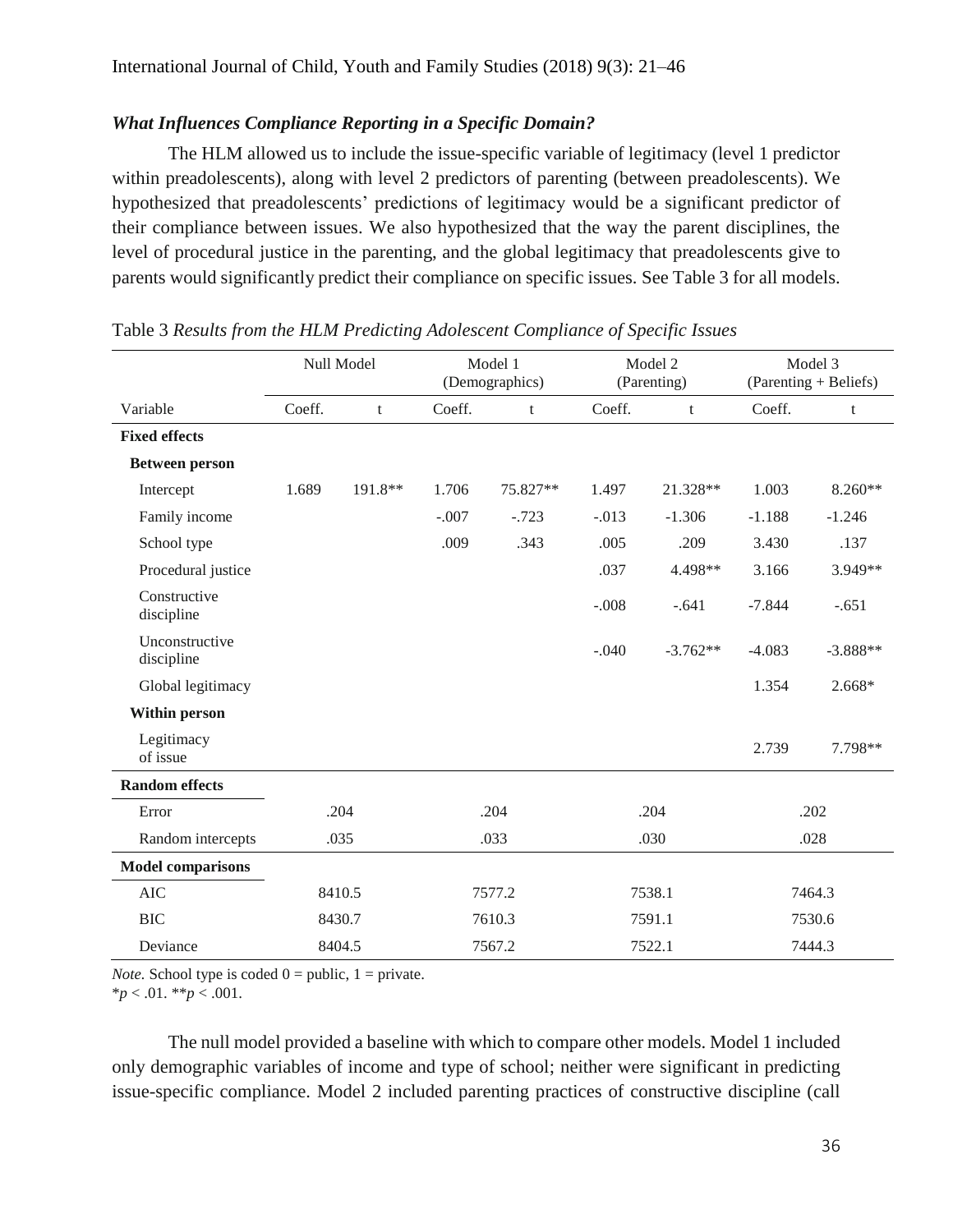attention verbally, withdraw media, grounding), unconstructive discipline (yell, offend, hit, threaten), and procedural justice. Model 2 revealed that there is a significant and positive effect of procedural justice, indicating that the more preadolescents perceived their parents to treat them with respect and impartiality, the more likely they were to report compliance. There was no significant effect for constructive discipline, but unconstructive discipline had a significant negative effect. This indicates that students who reported that their parents yelled at, hit, or threatened them were less likely to report compliant behavior.

Model 3 added early adolescents' beliefs about their parents' authority legitimacy both in general and for specific issues. Results revealed a significant positive effect of legitimacy. Preadolescents who reported their parents to be broadly legitimate sources of authority, and who believed the specific issue was within their parents' legitimate domain, were more likely to report compliance.

Because the models were nested within each other, we conducted a chi-squared test for deviance to compare the models. The deviance represents the lack of fit between the model and the data. Each successive model was a significantly better fit, indicating that, already at age 11, a model including the legitimacy of the parents' authority is a significantly better fit than a model including only parenting variables. We also ran the same Model 3, but allowed the slopes to vary across items, which significantly lowered the deviance ( $D = 7429.0$ ) and improved model fit ( $\chi^2 =$ 15.29,  $p < .001$ ). This indicates that the strength of the relationship between legitimacy and compliance varies across issues.

#### **Discussion**

Overall, preadolescents' opinions of legitimacy varied across domains indicating a sophistication of opinion in their perceptions of authority. Research has documented that adolescence is a time of increased critical thinking about the domains of authority (Turiel, 1978). According to Darling and colleagues (2007), granting legitimacy to parents' authority is an indicator of adolescent willingness to be socialized by parents. At age 11, these participants have already begun to differentiate some domains as more or less legitimate than others and have begun taking control of the socialization they accept from their parents.

As a whole, the participants perceived themselves as individuals who typically conformed to their parents' guidelines and accepted their socialization. Compliance reporting was predominant with almost all answers in the "sometimes" or "always" category. The domains of highest reported compliance were in social matters (control of friendships, dating) and safetyrelated areas (drinking and smoking, playing in the streets). Consistent with prior research, the domains with the highest legitimacy were in the areas of morality (truth-telling and swearing) and safety (drinking and smoking; Darling et al., 2005; Smetana, 1995; Smetana et al., 2015). Consistent with prior research (Martinez et al., 2014; Milnitsky-Sapiro et al., 2006; Nucci et al., 1996), preadolescents in lower SES households were more likely to report usage of harsher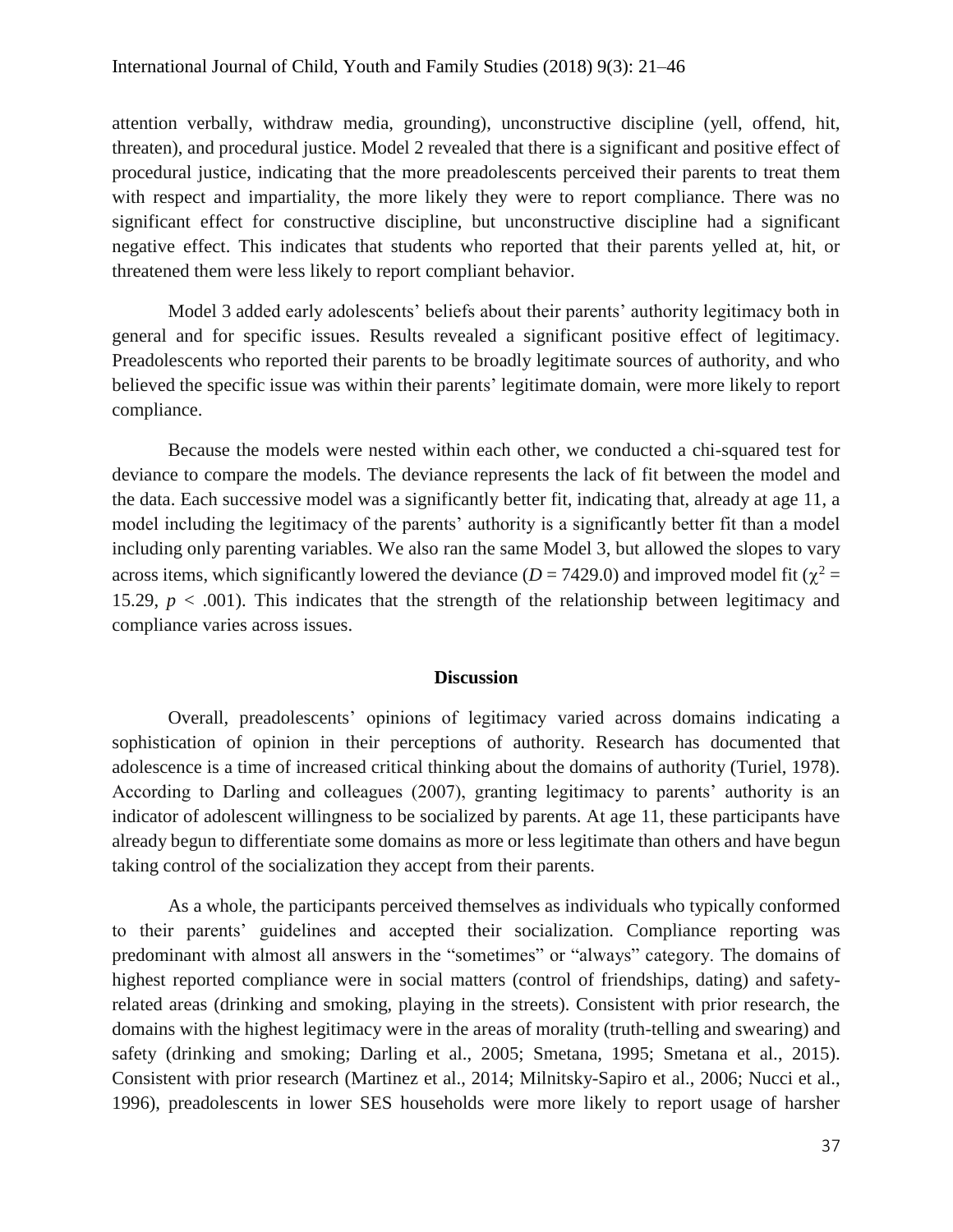parental disciplinary practices. However, although there was correlational significance, this was controlled for in the HLM analysis and it did not yield a meaningful difference in the models.

Our research demonstrates that the kinds of measure that parents use to enforce the rules play an important role in establishing compliance with issue-specific rules. While the direction of the relationship between consequences and obedience was as expected, only unconstructive consequences significantly predicted compliance at age 11. Constructive consequences were not significant, but the effect was in the expected direction. The descriptive statistics indicated that the lack of significance could be due to a ceiling effect of reported constructive consequences, meaning that because the responses were too high across all participants, there was less variability in constructive consequence disclosure.

Parents' disciplinary practices and the procedural justice they established significantly predicted preadolescent compliance. While parents may resort to unconstructive discipline methods out of exasperation or in an increased attempt to gain their child's compliance, results from this study indicate that the use of threats or harsh verbal or corporal punishment only decreases the probability of compliance at this age. This study emphasizes the importance of explicitly communicating procedural justice practices such as allowing preadolescents to state their perspective and feel respected in conversations. Parents can indirectly encourage compliance by giving their children a chance to tell their side of the story, explaining the rationale behind the rules and consequences, and speaking to them respectfully. This can be most effective while paired with the usage of constructive disciplinary techniques such as removing privileges.

This study further broadens the application of legitimacy and procedural justice findings — traditionally investigated within legal authority research (Tyler, 1990; Fagan & Tyler 2005) to familial authorities and emphasizes the importance of justice and legitimacy perceptions in preadolescence. One prior study found that global legitimacy beliefs were not associated with higher obedience scores, which were predicted by issue-specific legitimacy only (Darling et al., 2007). There are a few reasons why the current study may have provided a different picture. First, global legitimacy in the current study was measured by broadly worded questions about preadolescents' agreement over their parents' authority and deference to that authority, while in the prior study it was measured as a composite score of all the specific legitimacy questions. In addition, Darling and colleagues' (2007) participants were predominantly adolescents in high school, while our study was conducted with a younger sample. Our more generalized measure of authority legitimacy might access an internal working model for deference to authorities that is stronger in preadolescence than in later years. Asking the general question, instead of averaging the specific questions, may access a different construct, especially for a younger sample. Future work should consider the importance of both global and issue-specific legitimacy, because these constructs may be distinct. Issue-specific questions are more fluid throughout adolescence, with adolescents increasingly desiring autonomy and renegotiating what rules are legitimately within their parents' domain. A more global question may connect with a deeper sense of authority and legitimacy.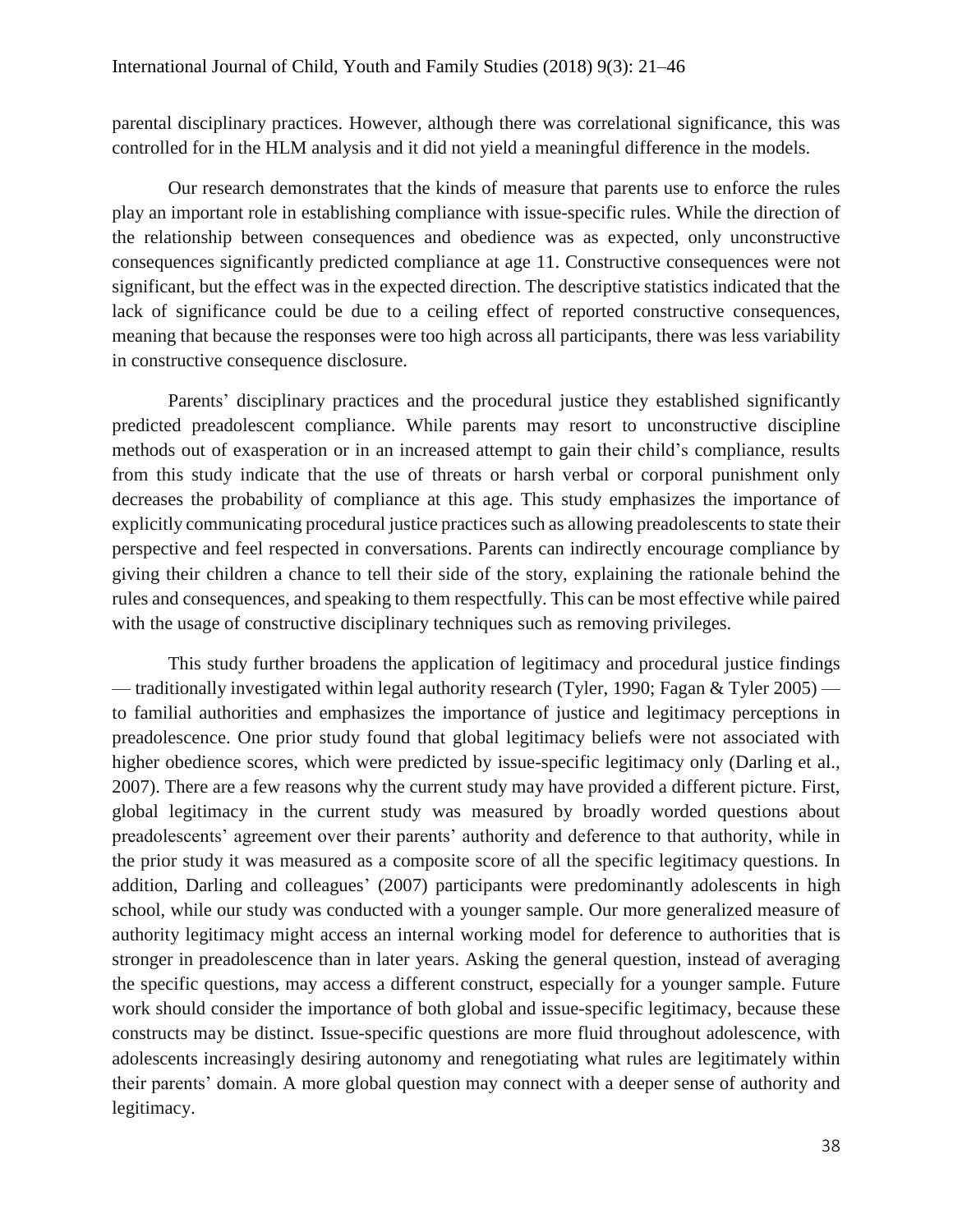The most important predictor of compliance on specific issues (within preadolescents) was the perceived legitimacy of parental authority within the domain. For example, if a participant believed that their parent was legitimately in charge of controlling their media usage, they were much more likely to comply with rules in that area. This is consistent with prior research (Darling et al., 2007) and provides some evidence to further generalize previous findings to preadolescents as well as to an urban South American context.

### **Conclusion**

The findings of this study reveal that individuals in preadolescence are already making domain-specific judgements and are much more likely to report compliance if they perceive their parents' authority to be legitimate, if they perceive the issue to be within their parents' domain of legitimacy, and if their parents treat them with respect and impartiality. Parents who use unconstructive discipline negatively influence the likelihood of compliance. Preadolescence marks the beginning of the time when individuals are exploring increased autonomy and drawing boundaries in authority domains. Parents who wish to establish respectful compliant relationships with their preadolescents should be explicit about their procedural justice practices, prioritize the issues they enforce, and refrain from utilizing unconstructive methods of discipline.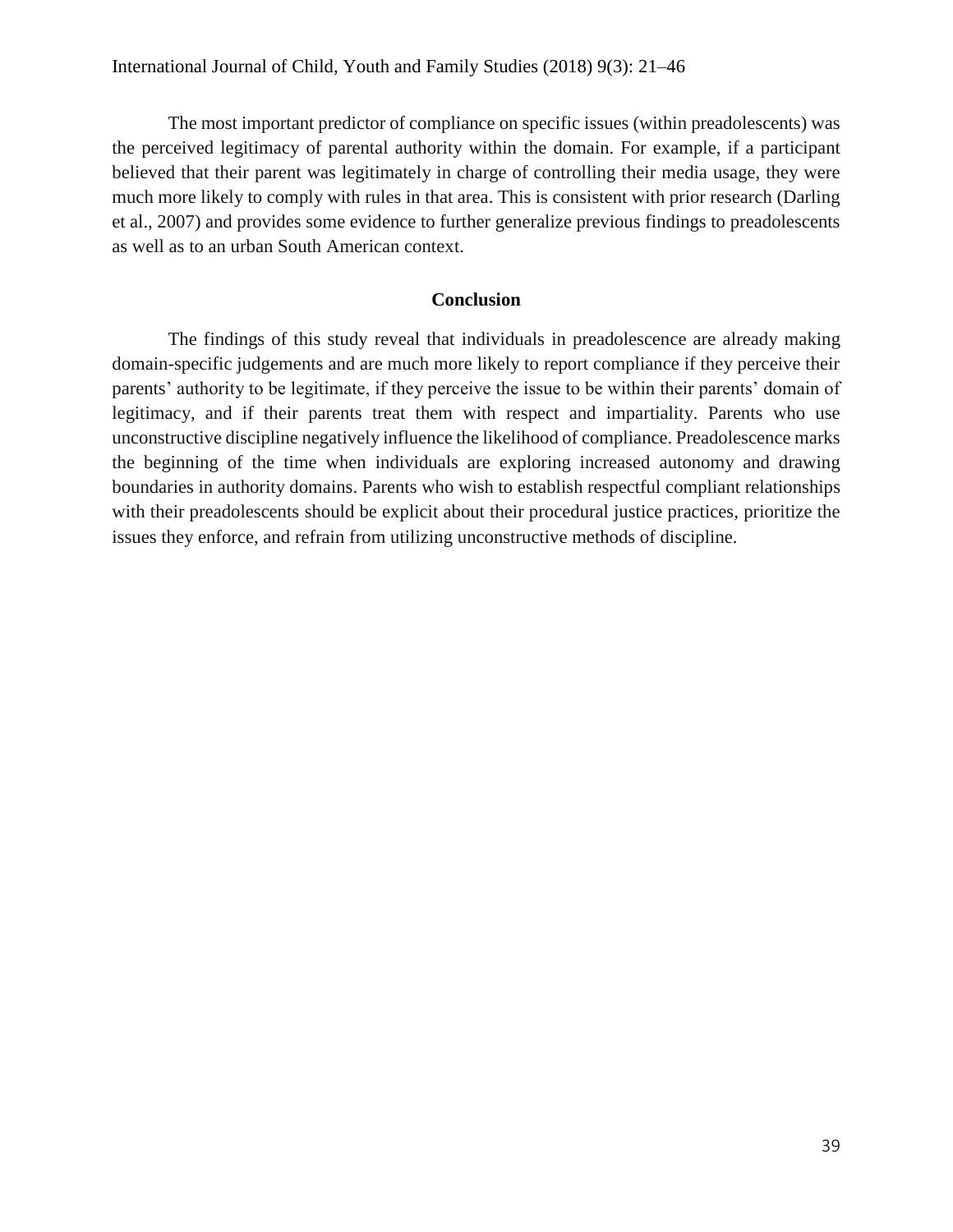### **References**

- Agenor, P. R., & Canuto, O. (2015). Gender equality and economic growth in Brazil: A long-run analysis. *Journal of Macroeconomics, 43*(C), 155–172.
- Bartholomeu, D., Montiel, J. M., Fiamenghi, G. A., & Machado, A. A. (2016). Predictive power of parenting styles on children's social skills: A Brazilian sample. *Sage Open, 6*(2). [doi:10.1177/2158244016638393](https://doi.org/10.1177/2158244016638393)
- Baumrind, D. (1971). Current patterns of parental authority. *Developmental Psychology, 4*(1, Pt. 2), 1–103. [doi:10.1037/h0030372](http://dx.doi.org/10.1037/h0030372)
- Baumrind, D. (1991). The influence of parenting style on adolescent competence and substance use. *Journal of Early Adolescence, 11*(1), 56–95. [doi:10.1177/0272431691111004](http://dx.doi.org/10.1177/0272431691111004)
- Bermudez, A. C. (2017, April 5). Mais de 60% dos jovens fora da escolar no Brasil têm de 15 a 17 anos [More than 60% of youth out of school in Brazil are between 15 and 17 years old]. *OUL, São Paulo.* Retrieved from [https://educacao.uol.com.br/listas/mais-de-60-dos-jovens](https://educacao.uol.com.br/listas/mais-de-60-dos-jovens-fora-da-escola-no-brasil-tem-de-15-a-17-anos.htm)[fora-da-escola-no-brasil-tem-de-15-a-17-anos.htm](https://educacao.uol.com.br/listas/mais-de-60-dos-jovens-fora-da-escola-no-brasil-tem-de-15-a-17-anos.htm)
- Brubacher, M. R., Fondacaro, M. R., Brank, E. M., Brown, V. E., & Miller, S. A. (2009). Procedural justice in resolving family disputes: Implications for childhood bullying. *Psychology, Public Policy, and Law*, *15*(3), 149–167. [doi:10.1037/a0016839](https://doi.org/10.1037/a0016839)
- Cardia, N. (2010). *Pesquisa nacional, por amostragem domiciliar, sobre atitudes, normas culturais e valores em relação à violação de direitos humanos e violência* [National research by domestic sample about atitudes, cultural norms, and values related to the violation of human rights and violence]*.* São Paulo, Brazil: NEV/USP. Retrieved from <http://nevusp.org/wp-content/uploads/2015/01/down264.pdf>
- Cerqueira, D., Ferreira, H., de Lima, R. S., Bueno, S., Hanashiro, O., Batista, F., & Nicolato, P. (2016). *Atlas de violência 2016: Nota técnica* [Atlas of violence 2016: Technical note]. Brasilia, Brazil: Institute of Applied Economic Research (IPEA). Retrieved from [http://www.ipea.gov.br/portal/images/stories/PDFs/nota\\_tecnica/160322\\_nt\\_17\\_atlas\\_da\\_vi](http://www.ipea.gov.br/portal/images/stories/PDFs/nota_tecnica/160322_nt_17_atlas_da_violencia_2016_finalizado.pdf) [olencia\\_2016\\_finalizado.pdf](http://www.ipea.gov.br/portal/images/stories/PDFs/nota_tecnica/160322_nt_17_atlas_da_violencia_2016_finalizado.pdf)
- Chambers, C. T., & Johnston, C. (2002). Developmental differences in children's use of rating scales. *Journal of Pediatric Psychology, 27*(1), 27–36. [doi:10.1093/jpepsy/27.1.27](https://doi.org/10.1093/jpepsy/27.1.27)
- Cohn, E. S., Trinkner, R. J., Rebellon, C. J., Van Gundy, K. T., & Cole, L. M. (2012). Legal attitudes and legitimacy: Extending the integrated legal socialization model. *Victims & Offenders, 7*(4), 385-406. [doi:10.1080/15564886.2012.713902](https://doi.org/10.1080/15564886.2012.713902)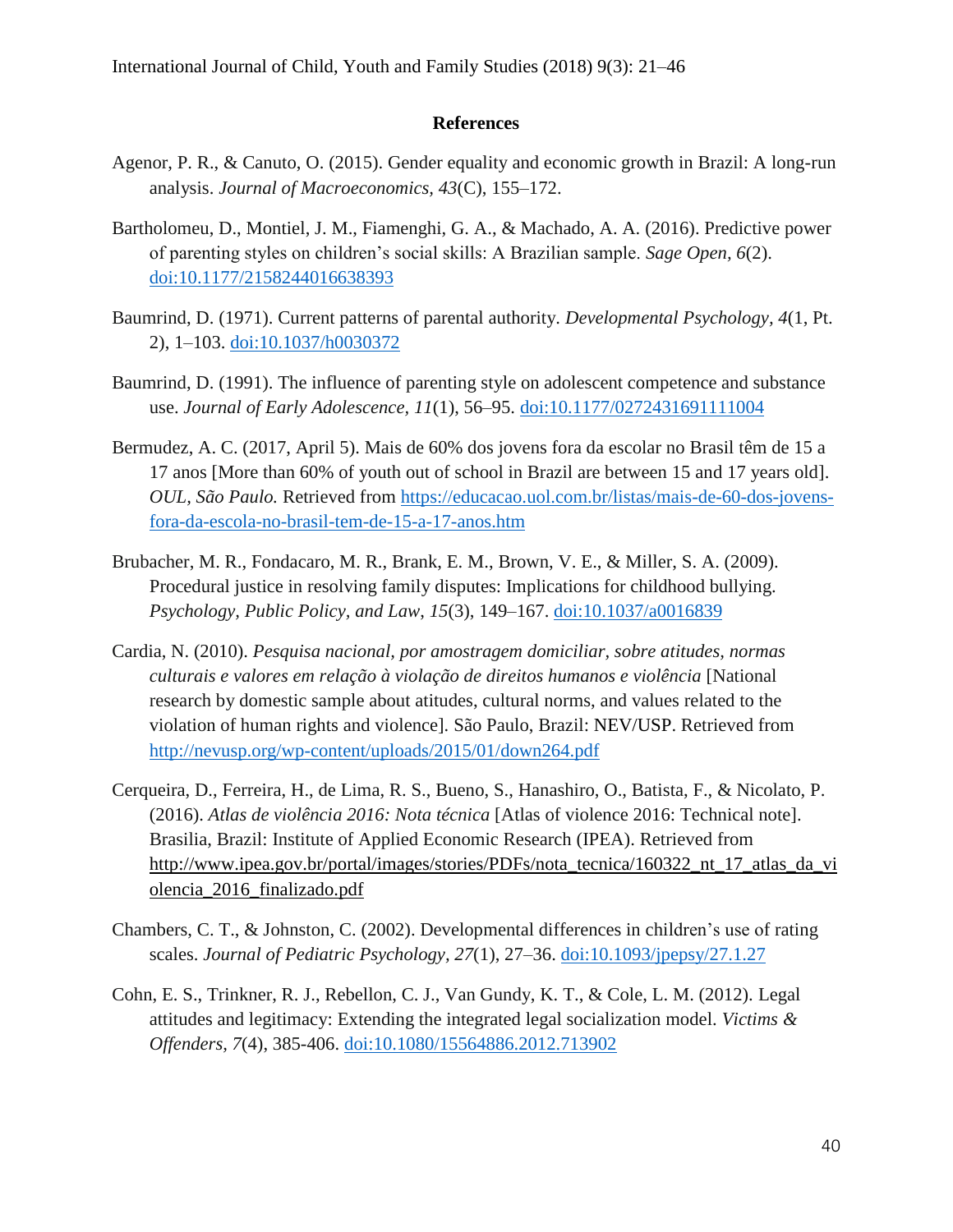- Corrêa-Faria, P., Paiva, S. M., Pordeus, I. A., & Ramos-Jorge, M. L. (2015). Influence of clinical and socioeconomic indicators on dental trauma in preschool children. *Brazilian Oral Research, 29*(1), 1–7. [doi:10.1590/1807-3107BOR-2015.vol29.0015](https://doi.org/10.1590/1807-3107BOR-2015.vol29.0015)
- Cumsille, P., Flaherty, B. P., Darling, N., & Martinez, M. L. (2006). Chilean adolescents' beliefs about the legitimacy of parental authority: Individual and age-related differences. *International Journal of Behavioral Development*, *30*(2), 97–106. [doi:10.1177/0165025406063554](https://doi.org/10.1177/0165025406063554)
- Darling, N., & Steinberg, L. (1993). Parenting style as context: An integrative model. *Psychological Bulletin, 113*(3), 487–496. [doi:10.1037/0033-2909.113.3.487](https://doi.org/10.1037/0033-2909.113.3.487)
- Darling, N., Cumsille, P., & Martinez, M. L. (2007). Adolescents' as active agents in the socialization process: Legitimacy of parental authority and obligation to obey as predictors of obedience. *Journal of Adolescence, 30,* 297–311. [doi:10.1016/j.adolescence.2006.03.003](https://doi.org/10.1016/j.adolescence.2006.03.003)
- Darling, N., Cumsille, P., & Martinez, M. L. (2008). Individual differences in adolescents' beliefs about the legitimacy of parental authority and their own obligation to obey: A longitudinal investigation. *Child Development, 79*(4), 1103–1118. [doi:10.1111/j.1467-](https://doi.org/10.1111/j.1467-8624.2008.01178.x) [8624.2008.01178.x](https://doi.org/10.1111/j.1467-8624.2008.01178.x)
- Darling, N., Cumsille, P., & Peña-Alampay, L. (2005). Rules, legitimacy of parental authority, and obligation to obey in Chile, the Philippines, and the United States. In J. Smetana (Ed.), *Changing boundaries of parental authority during adolescence* (pp. 47–60)*.* San Francisco, CA: Jossey-Bass.
- Darling, N., Hames, K., & Cumsille, P. (2000, April). *When parents and adolescents disagree: Disclosure strategies and motivations.* Paper presented at the meeting of the Society for Research on Adolescence, Chicago, IL. Retrieved from <http://www2.oberlin.edu/faculty/ndarling/lab/stratdis.pdf>
- Davis-Kean, P. E., & Sandler, H. M. (2001). A meta-analysis of measures of self-esteem for young children: A framework for future measures. *Child Development, 72*(3), 887–906. [doi:10.1111/1467-8624.00322](https://doi.org/10.1111/1467-8624.00322)
- de Paula Gebara, C. F., Ferri, C. P., de Castro Bhona, F. M., Viera, M., Lourenço, L. M., & Noto, A. R. (2017). Psychosocial factors associated with mother-child violence: A household survey. *Social Psychiatry & Psychiatric Epidemiology, 52*(1), 77–86. [doi:10.1007/s00127-016-1298-0](https://doi.org/10.1007/s00127-016-1298-0)
- Fagan, J., & Tyler, T. R. (2005). Legal socialization of children and adolescents. *Social Justice Research, 18*(3), 217–242. [doi:10.1007/s11211-005-6823-3](https://doi.org/10.1007/s11211-005-6823-3)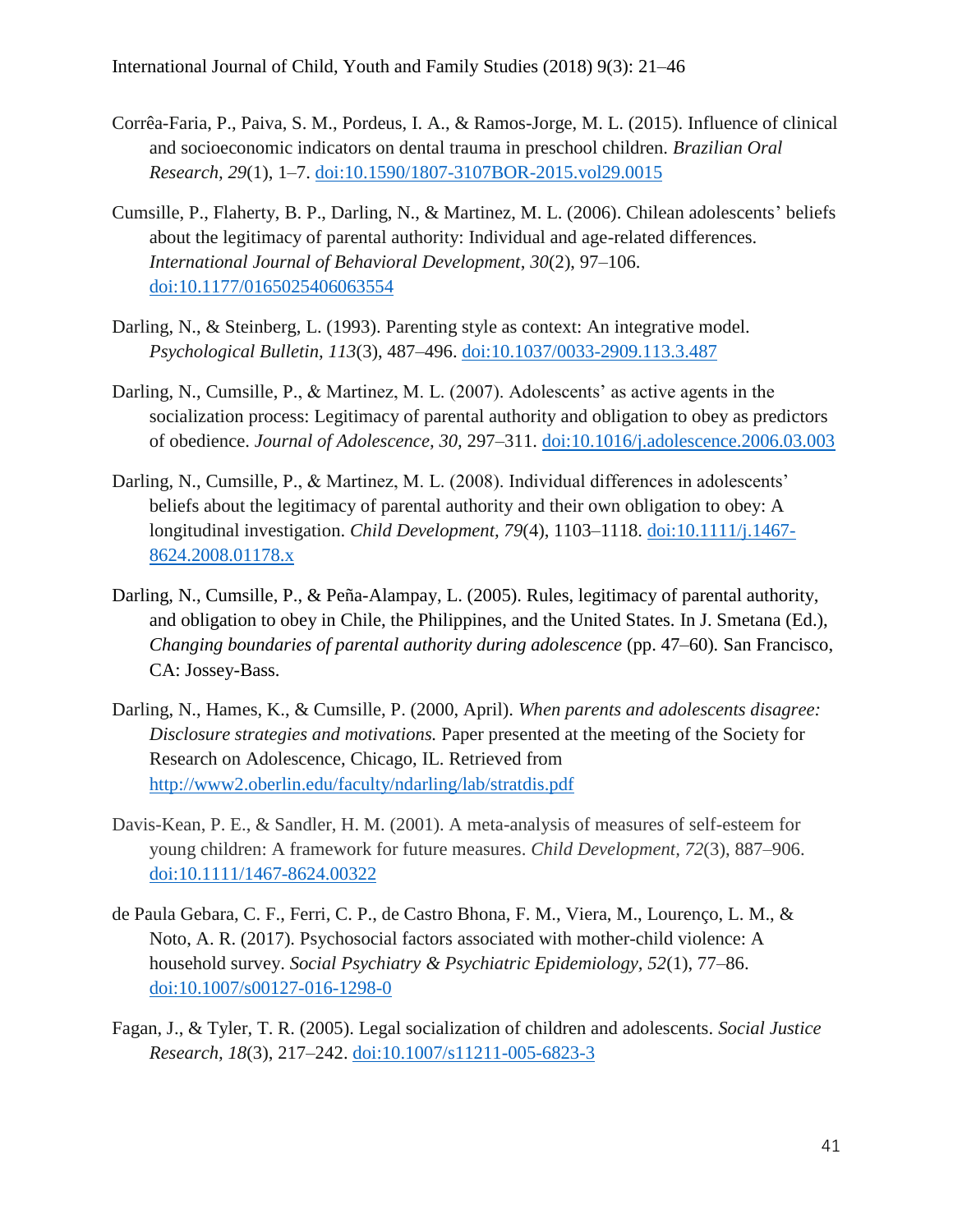- Fórum de Desenvolvimento Econômico Inclusivo. (2010). *Igualdade racial em São Paulo: Avanços e desafios* [Racial equality in São Paulo; Advances and challenges]. São Paulo, Brazil: Inter-American Development Bank and Municipal Secretariat for Promotion of Racial Equality in São Paulo. Retrieved from [https://www.saopaulodiverso.org.br/wp](https://www.saopaulodiverso.org.br/wp-content/uploads/2015/07/SPDiverso_Igualdade_Racial_em_SP_v2-1.pdf)[content/uploads/2015/07/SPDiverso\\_Igualdade\\_Racial\\_em\\_SP\\_v2-1.pdf](https://www.saopaulodiverso.org.br/wp-content/uploads/2015/07/SPDiverso_Igualdade_Racial_em_SP_v2-1.pdf)
- Gershoff, E. T. (2002). Corporal punishment by parents and associated child behaviors and experiences: A meta-analytic and theoretical review. *Psychological Bulletin, 128*(4), 539– 579. [doi:10.1037//0033-2909.128.4.539](https://doi.org/10.1037/0033-2909.128.4.539)
- Gershoff, E. T. & Grogan-Kaylor, A. (2016). Spanking and child outcomes: Old controversies and new meta-analyses. *Journal of Family Psychology, 30*(4), 453–469. [doi:10.1037/fam0000191](https://doi.org/10.1037/fam0000191)
- Gershoff, E. T., Grogan-Kaylor, A., Lansford, J. E., Change, L., Zelli, A. Deater-Deckard, K., & Dodge, K. A. (2010). Parent discipline practices in an international sample: Associations with child behaviors and moderation by perceived normativeness. *Child Development, 18*(2), 487–502. [doi:10.1111/j.1467-8624.2009.01409.x](https://doi.org/10.1111/j.1467-8624.2009.01409.x)
- Gomes, A. F. C., & Azevedo, A. V. S. (2014). Punição corporal e problemas comportamentais em adolescentes [Corporal punishment and behavioral problems in adolescents]. *Contextos Clinicos, 7*(1), 76–85. [doi:10.4013/ctc.2014.71.07](https://doi.org/10.4013/ctc.2014.71.07)
- Gunnoe, M. L., Hetherington, E. M, & Reiss, D. (1999). Parental religiosity, parenting style, and adolescent social responsibility. *Journal of Early Adolescence, 19,* 199–225. [doi:10.1177/0272431699019002004](https://doi.org/10.1177/0272431699019002004)
- IBGE (2016). *IBGE divulga renda per capita 2015* [IBGE divulges the per capita income 2015]. Rio de Janeiro, Brazil: Brazilian Institute of Geography and Statistics. Retrieved from [ftp://ftp.ibge.gov.br/Trabalho\\_e\\_Rendimento/Pesquisa\\_Nacional\\_por\\_Amostra\\_de\\_Domicil](ftp://ftp.ibge.gov.br/Trabalho_e_Rendimento/Pesquisa_Nacional_por_Amostra_de_Domicilios_continua/Renda_domiciliar_per_capita/Renda_domiciliar_per_capita_2015_20160420.pdf) ios continua/Renda domiciliar per capita/Renda domiciliar per capita 2015 20160420. [pdf](ftp://ftp.ibge.gov.br/Trabalho_e_Rendimento/Pesquisa_Nacional_por_Amostra_de_Domicilios_continua/Renda_domiciliar_per_capita/Renda_domiciliar_per_capita_2015_20160420.pdf)
- Instituto Nacional de Estudos e Pesquisas Educacionais Anisio Teixeira [INEP]. (2014). *Censo escolar* [School census; Data file]. Retrieved from<http://inep.gov.br/microdados>
- Instituto Paulo Montenegro. (2012). Inaf 2011/2012 Instituto Paulo Montenegro e Ação Educativa mostram evolução do alfabetismo funcional na última década [The Paulo Montenegro Institute and the Education Initiative show the evolution of functional alphabetization over the last decade]. Retrieved from<http://www.ipm.org.br/relatorios/>
- Jeleniewski, S. A. (2014). *Expanding legitimacy in the procedural justice model of legal socialization: Trust, obligation to obey and right to make rules* (Doctoral dissertation). Retrieved from ProQuest Dissertations and Theses database. (UMNI Number: 35811200)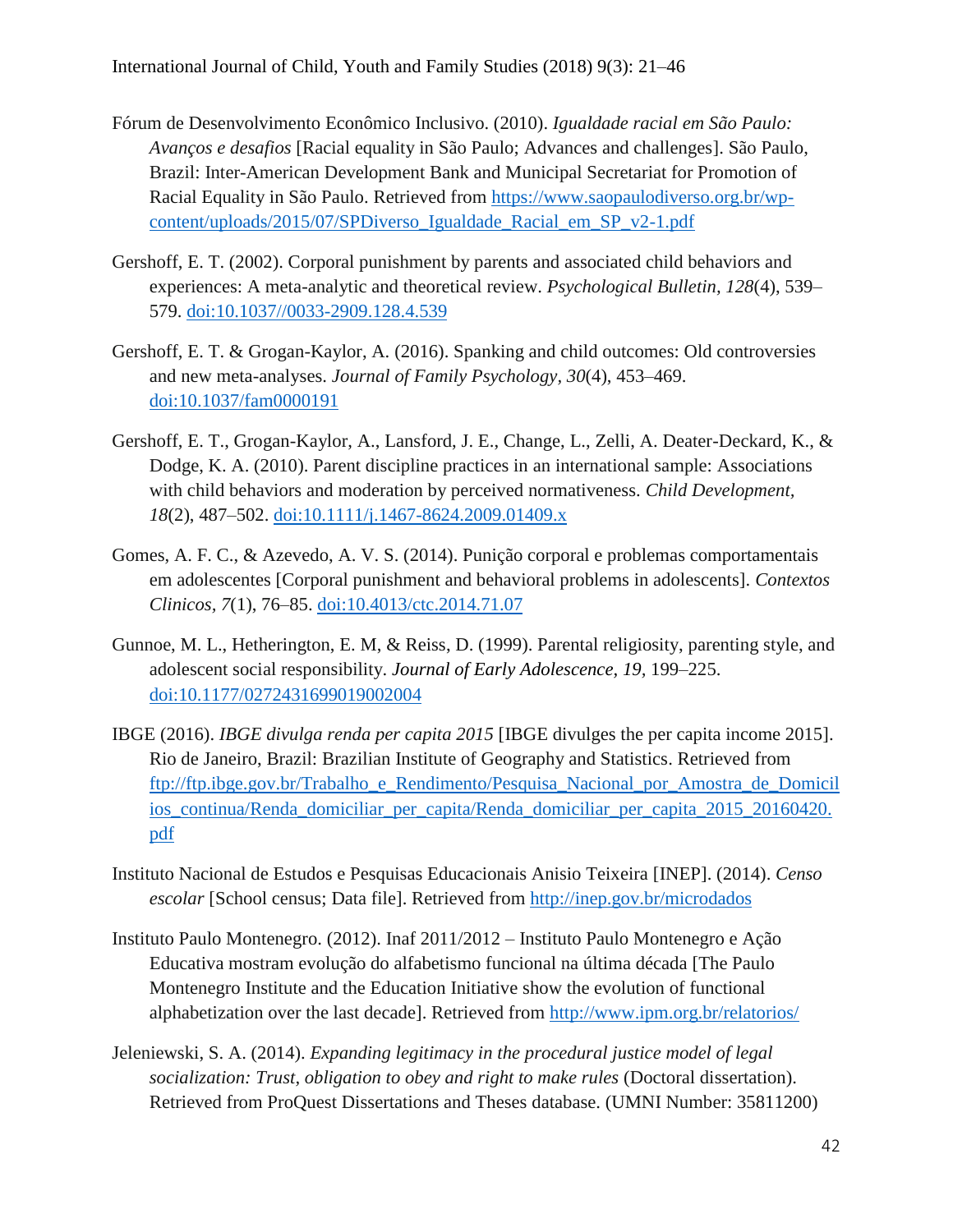- Kremer, M., Smith, A. B., & Lawrence, J. A. (2010). Family discipline incidents: An analysis of parental diaries. *Journal of Family Studies, 16*(3), 251–263. [doi:10.5172/jfs.16.3.251](http://dx.doi.org/10.5172/jfs.16.3.251)
- Kuhn, E. S., & Laird, R. D. (2011). Individual differences in early adolescents' beliefs in the legitimacy of parental authority. *Developmental Psychology, 47*(5), 1353–1365. [doi:10.1037/a0024050](http://dx.doi.org/10.1037/a0024050)
- Laupa, M. (1991). Children's reasoning about three authority attributes: Adult status, knowledge, and social position. *Developmental Psychology, 27*(2): 321–329. [doi:10.1037/0012-](http://dx.doi.org/10.1037/0012-1649.27.2.321) [1649.27.2.321](http://dx.doi.org/10.1037/0012-1649.27.2.321)
- Laupa, M., & Turiel, E. (1993). Children's concepts of authority and social contexts. *Journal of Educational Psychology, 85*(1): 191–197. [doi:10.1037/0022-0663.85.1.191](http://dx.doi.org/10.1037/0022-0663.85.1.191)
- Larzelere, R. E., & Kuhn, B. R. (2005). Comparing child outcomes of physical punishment and alternative disciplinary tactics: A meta-analysis. *Clinical Child and Family Psychology Review, 8*(1), 1–37. [doi:10.1007/s10567-005-2340-z](http://dx.doi.org/10.1007/s10567-005-2340-z)
- Leman, P. J. (2005). Authority and moral reasons: Parenting style and children's perceptions of adult rule justifications. *International Journal of Behavioral Development, 29*(4), 265–270. [doi:10.1080/01650250544000044](http://dx.doi.org/10.1080/01650250544000044)
- Locke, L. M., & Prinz, R. J. (2002). Measurement of parental discipline and nurturance. *Clinical Psychology Review, 22*, 895–925. [doi:10.1016/S0272-7358\(02\)00133-2](http://dx.doi.org/10.1016/S0272-7358(02)00133-2)
- Martínez, I., García, J. F., & Yubero, S. (2007). Parenting styles and adolescents' self-esteem in Brazil. *Psychological Reports, 100*(3), 731–745. [doi:10.2466/pr0.100.3.731-745](http://dx.doi.org/10.2466/pr0.100.3.731-745)
- Martinez, L., Perez, C., & Cumsille, P. (2014). Chilean adolescents' and parents' views on autonomy development. *Youth & Society, 46*(2), 176–200. [doi:10.1177/0044118X11434215](http://dx.doi.org/10.1177/0044118X11434215)
- Mellado, C., Cumsille, P., & Martínez, M. L. (2018). Interactive associations of parental support, demands, and psychological control, over adolescents' beliefs about the legitimacy of parental authority. *Journal of Adolescence, 64*, 81–88. [doi:10.1016/j.adolescence.2018.02.001](http://dx.doi.org/10.1016/j.adolescence.2018.02.001)
- McKee, L., Roland, E., Coffelt, N., Olson, A. L., Forehand, R., Massari, C. … Zens, M. S. (2007). Harsh discipline and child problem behaviors: The roles of positive parenting and gender. *Journal of Family Violence, 22*, 187–196. [doi:10.1007/s10896-007-9070-6](http://dx.doi.org/10.1007/s10896-007-9070-6)
- Milnitsky-Sapiro, C., Turiel, E., & Nucci, L. (2006). Brazilian adolescents' conceptions of autonomy and parental authority. *Cognitive Development 21,*317–331. [doi:10.1016/j.cogdev.2006.01.001](http://dx.doi.org/10.1016/j.cogdev.2006.01.001)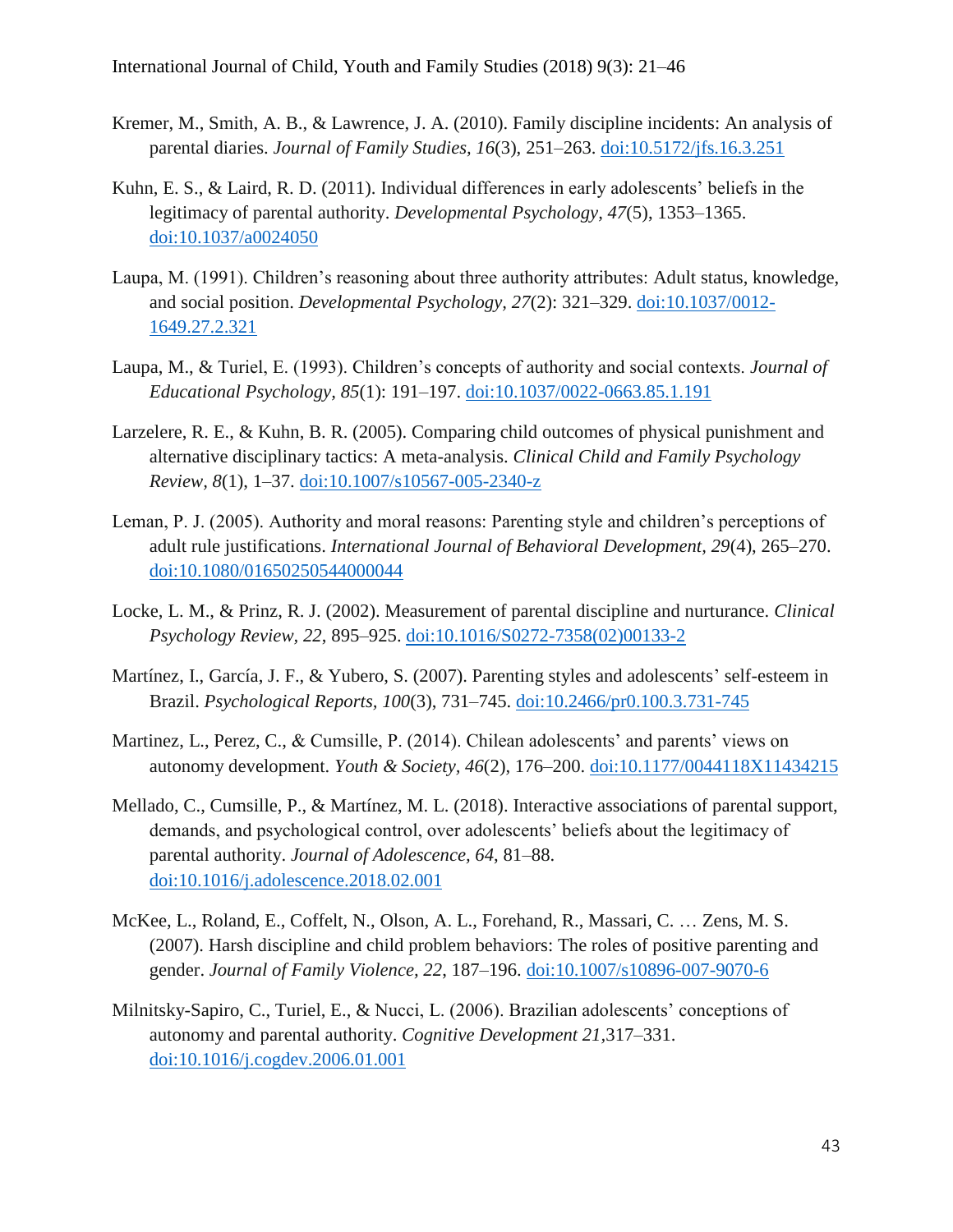- Najman, J. M., Shaw, M. E., Bor, W., O'Callaghan, M., Williams, G., & Anderson, M. J. (1994). Working class authoritarianism and child socialization: An Australian study. *Australian Journal of Marriage & Family, 15*(3), 137–146.
- Nogueira, B. M. L., Nogueira, B. C. L., Fonseca, R. R. S., Brandão, G. A. M., Menezes, T. O. A., & Tembra, D. P. S. (2016). Knowledge and attitudes of pregnant women about oral health. *International Journal of OdontoStomatology, 10*(2), 297–302.
- Nucci, L., Camino, C., & Milnitsky-Sapiro, C. (1996). Social class effects on northeastern Brazilian children's conceptions of areas of personal choice and social regulation. *Child Development, 67*(3), 1223–1242. [doi:10.2307/1131889](http://dx.doi.org/10.2307/1131889)
- Paikoff, R. L., Collins, W. A., & Laursen, B. (1988). Perceptions of efficacy and legitimacy of parental influence techniques by children and early adolescents. *The Journal of Early Adolescence*, *8*(1), 37–52. [doi:10.1177/0272431688081003](http://dx.doi.org/10.1177/0272431688081003)
- Pinheiro, P. S. (2002). The paradox of democracy in Brazil. *The Brown Journal of World Affairs, 8*(2), 113–122.
- Pinquart, M. (2016). Associations of parenting styles and dimensions with academic achievement in children and adolescents: A meta-analysis. *Educational Psychology Review, 28*(3), 475–493. [doi:10.1007/s10648-015-9338-y](http://dx.doi.org/10.1007/s10648-015-9338-y)
- Piquero, A. R., Fagan, J., Mulvey, E. P., Steinberg, L., & Odgers, C. (2005). Developmental trajectories of legal socialization among serious adolescent offenders. *The Journal of Criminal Law & Criminology, 96*(1), 267–298.
- Raudenbush, S. W., & Bryk, A. S. (2002). *Hierarchical linear models: Applications and data analysis methods* (2nd ed.). Newbury Park, CA: Sage.
- Rodrigues, H., & Gomes, A. (in press). Legal socialization and profiles of early adolescents in São Paulo: An analysis of correspondence. *Critica e Sociedade.*
- Rodrigues, H., Gomes, A. M. M., Veiga, D. P. B., Brito, R. C., & Oliveira, R. T. (2017). Socialização legal de crianças e adolescentes: revisão da literatura e desafios de pesquisa [Legal socialization: Literature review and research challenges]. *Plural, 24*(1), 105–123.
- Sassen, S. (2005). The global city: Introducing a concept. *The Brown Journal of World Affairs, 11*(2), 27–43.
- Silva, E. A., & Rodrigues, H. (2017). Legitimidade institucional e (des)ordem fundiária urbana [Institutional legitimacy and (de)regulation of urban land use]. *Revista Brasileira de Estudos Urbanos e Regionais, 19*(1), 31–47. [doi:10.22296/2317-1529.2017v19n1p31](http://dx.doi.org/10.22296/2317-1529.2017v19n1p31)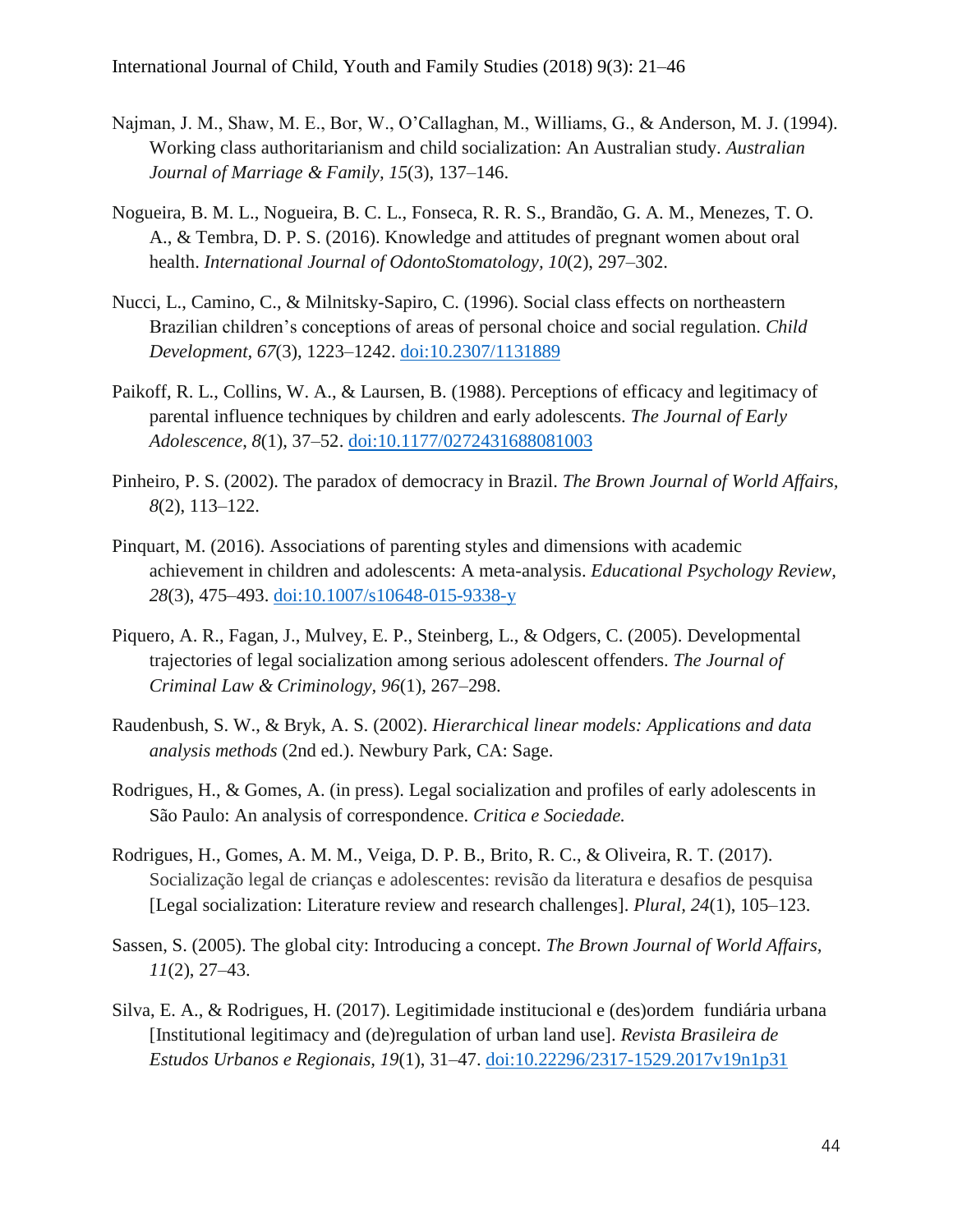- Smetana, J. G. (1995). Parenting styles and conceptions of parental authority during adolescence. *Child Development*, *66*, 299–316. [doi:10.2307/1131579](http://dx.doi.org/10.2307/1131579)
- Smetana, J. G. (1999). Context, conflict, and constraint in adolescent-parent authority relationships. In M. Killen & D Hart (Eds.), *Morality in everyday life: Developmental perspectives* (pp. 225–256)*.* Cambridge, UK: Cambridge University Press.
- Smetana, J. G. (2017). Current research on parenting styles, dimensions and beliefs. *Current Opinion in Psychology, 15,* 19–25. [doi:10.1016/j.copsyc.2017.02.012](http://dx.doi.org/10.1016/j.copsyc.2017.02.012)
- Smetana, J. G., Ahmad, I., & Wray-Lake, L. (2015). Iraqui, Syrian, and Palestinian refugee adolescents' beliefs about parental authority legitimacy and its correlates. *Child Development, 86*(6), 2017–2033. [doi:10.1111/cdev.12457](http://dx.doi.org/10.1111/cdev.12457)
- Smetana, J. G., Wong, M., Ball, C., & Yau, J. (2014). American and Chinese children's evaluation of personal domain events and resistance to parental authority. *Child Development, 85*(2), 626–642. [doi:10.1111/cdev.12140](http://dx.doi.org/10.1111/cdev.12140)
- Straus, M. A., & Donnelly, D. A. (1993). Corporal punishment of adolescents by American parents. *Youth & Society, 24*(4), 419–442. [doi:10.1177/0044118X93024004006](http://dx.doi.org/10.1177/0044118X93024004006)
- Straus, M. A., & Stewart, J. H. (1999). Corporal punishment by American parents: Data on prevalence, chronicity, severity, and duration, in relation to child and family characteristics. *Family Psychological Review, 2*(2), 55–70. [doi:10.1023/A:1021891529770](http://dx.doi.org/10.1023/A:1021891529770)
- Steinberg, L. (2001). We know some things: Parent-adolescent relationships in retrospect and prospect. *Journal of Research on Adolescence, 11*(1), 1–19. [doi:10.1111/1532-7795.00001](http://dx.doi.org/10.1111/1532-7795.00001)
- Steinberg, L., Lamborn, S. D., Darling, N., Mounts, N. S., & Dornbusch, S. M. (1994). Overtime changes in adjustment and competence among adolescents from authoritative, authoritarian, indulgent, and neglectful families. *Child Development, 65*(3), 754–770. [doi:10.2307/1131416](http://dx.doi.org/10.2307/1131416)
- Steinberg, L., & Silverberg, S. B. (1986). The vicissitudes of autonomy in early adolescence. *Child Development, 57*(4), 841–851. [doi:10.2307/1130361](http://dx.doi.org/10.2307/1130361)
- Sunshine, J., & Tyler, T. R. (2003). The role of procedural justice and legitimacy in shaping public support for policing. *Law & Society Review, 37*(3). [doi:10.1111/1540-5893.3703002](http://dx.doi.org/10.1111/1540-5893.3703002)
- Teixeira, M. A. P., Oliveira, A. M., & Wottrich, S. H. (2006). Escalas de Práticas Parentais (EPP): Avaliando dimensões de práticas parentais em relação a adolescentes [Parental Practices Scales (PPS): Evaluating dimensions of parental practices towards adolescents]. *Psicologia: Reflexão e Crítica, 19*(3), 433–441. [doi:10.1590/S0102-79722006000300012](http://dx.doi.org/10.1590/S0102-79722006000300012)